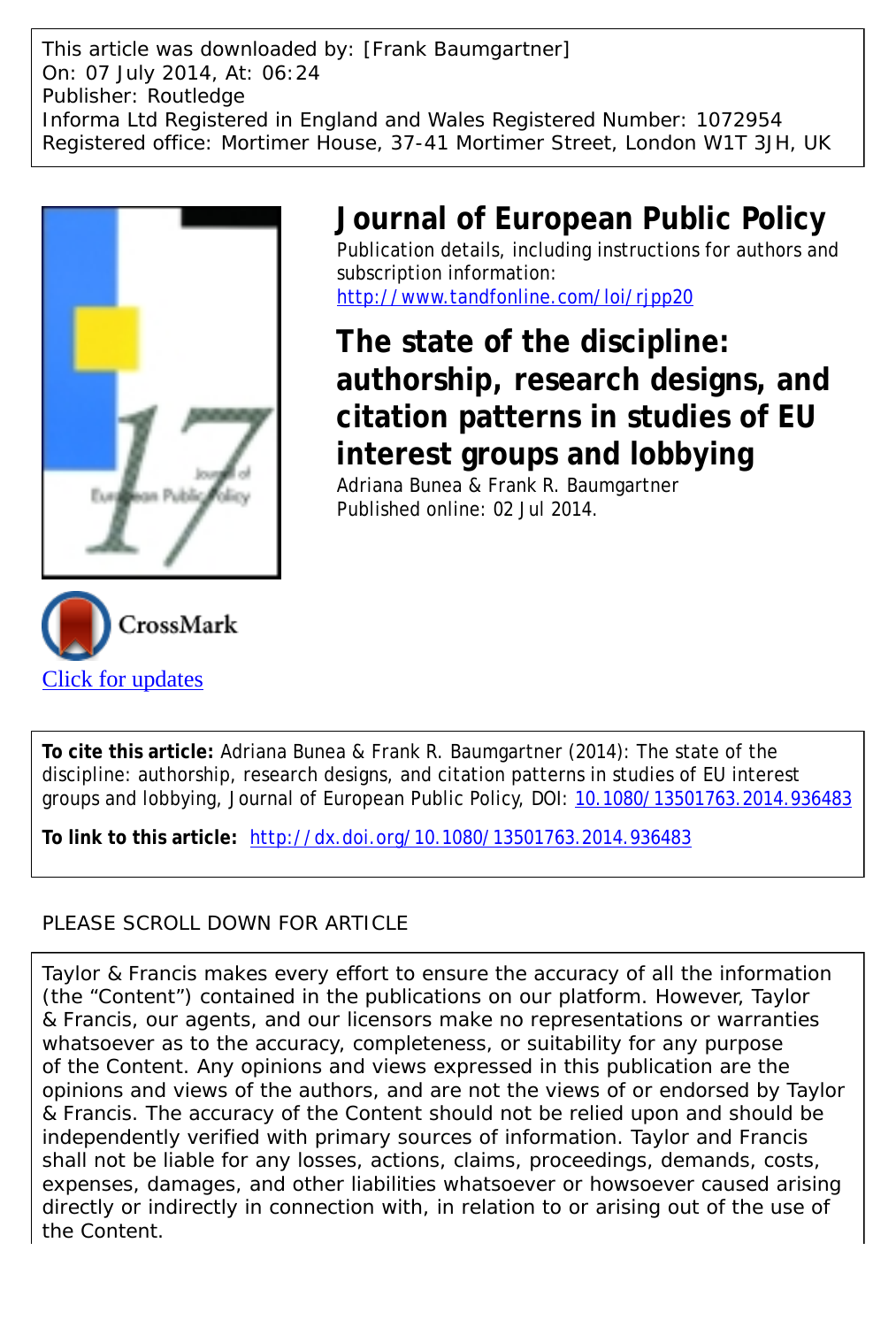This article may be used for research, teaching, and private study purposes. Any substantial or systematic reproduction, redistribution, reselling, loan, sublicensing, systematic supply, or distribution in any form to anyone is expressly forbidden. Terms & Conditions of access and use can be found at [http://](http://www.tandfonline.com/page/terms-and-conditions) [www.tandfonline.com/page/terms-and-conditions](http://www.tandfonline.com/page/terms-and-conditions)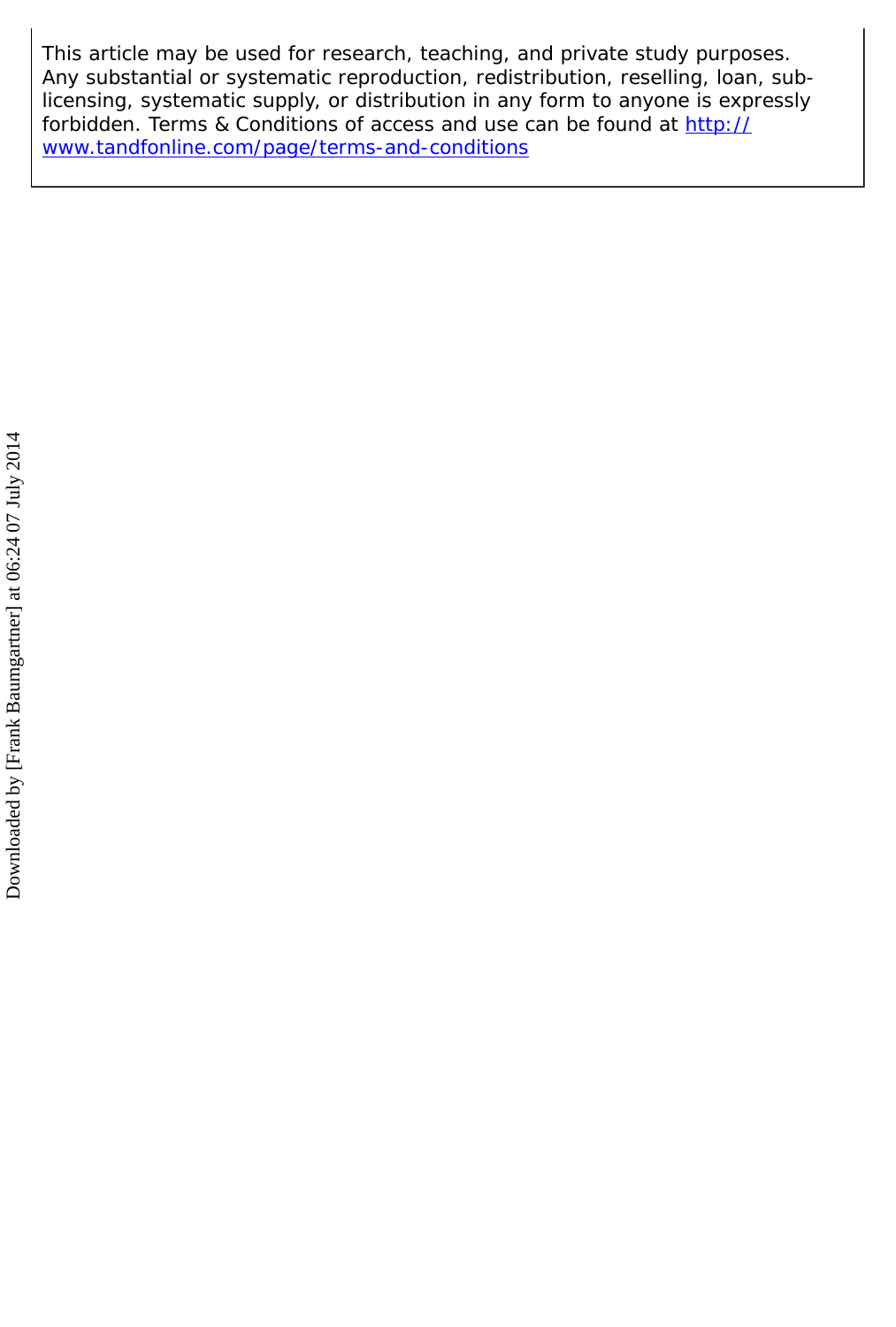# The state of the discipline: authorship, research designs, and citation patterns in studies of EU interest groups and lobbying

Adriana Bunea and Frank R. Baumgartner

ABSTRACT Which European universities and research centres are most prominent in research on European Union (EU) interest groups? What are the theoretical perspectives employed currently in this scholarship? What research designs do scholars employ to study and investigate EU interest groups? And finally, what are the academic works that constitute the core building blocks on which researchers of EU lobbying build their theoretical arguments and empirical research? We answer these questions by analysing an original, built-for-purpose dataset providing information on the theoretical approaches, research designs and bibliographic references employed in 196 academic articles published on the topic of EU lobbying and interest groups in 22 European and American journals of political science and public policy. The dataset also contains information about authors' academic affiliation and Ph.D.-awarding institutions. We combine two approaches employed in the literature on systematic analyses of a discipline: the research synthesis and meta-analysis approach, and the bibliometric approach.

KEY WORDS Analytical review; European Union lobbying; scholarship

# INTRODUCTION

Interest groups are key actors in the design of politics and policies at European Union (EU) level. They are widely perceived as channels of societal representation of policy demands and as key actors in effective problem-solving and implementation of EU legislation (Coen and Richardson [2009](#page-23-0)). However, the academic scholarship examining EU lobbying and interest groups' activities is considered to be a 'niche field of research within political science' (Beyers *et al.*) [2008a:](#page-23-0) 1103). In 1998, Baumgartner and Leech identified a similar situation characterizing the research on American interest groups and diagnosed this scholarship as being in an 'elegant irrelevance' (1998: xvii) with respect to both United States (US) politics and the overall discipline of political science. Meanwhile, however, the scholarship on American interest groups benefited from two comprehensive analytical reviews: Basic Interests. The Importance of Groups in Politics and in Political Science (Baumgartner and Leech [1998](#page-23-0)) and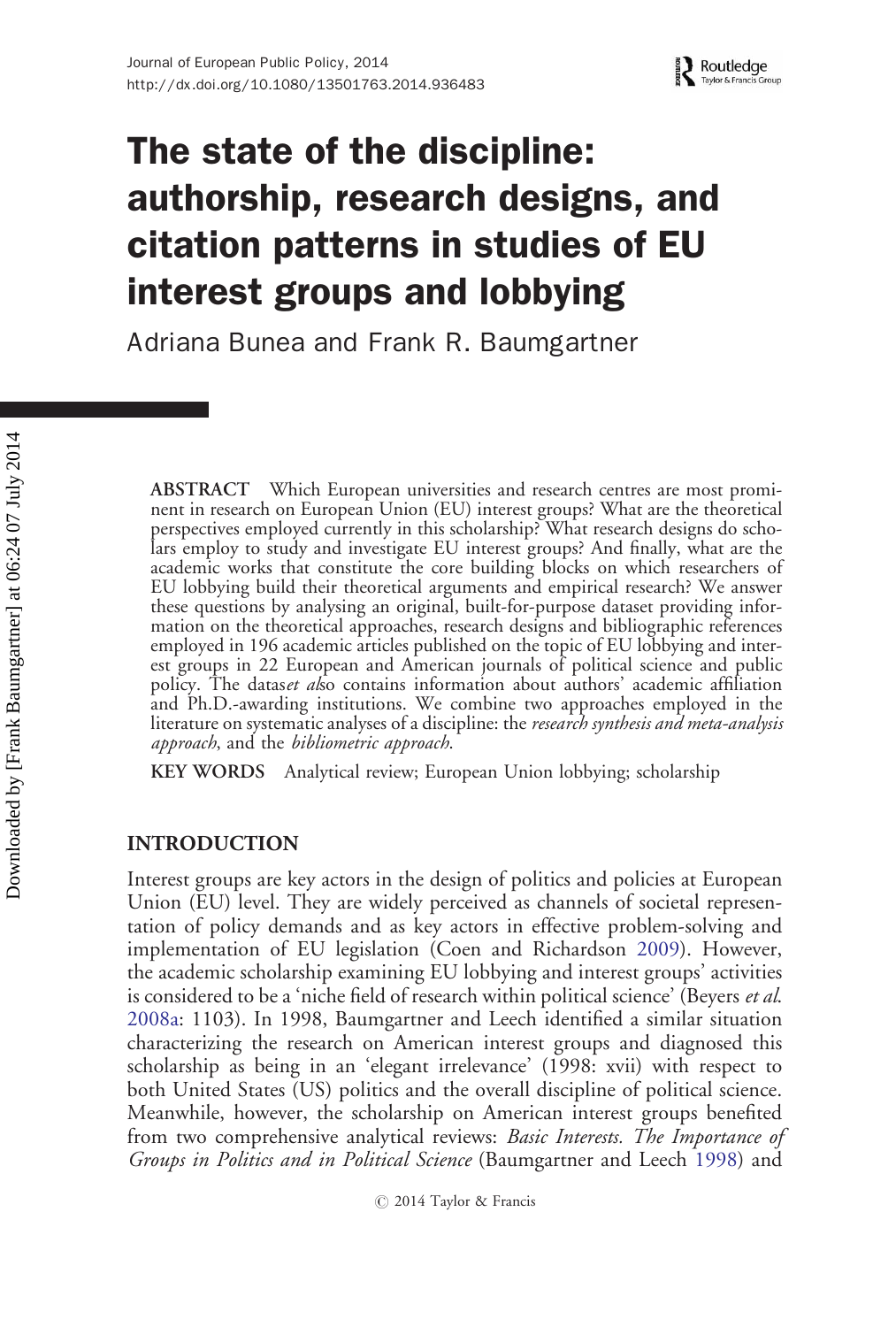#### 2 Journal of European Public Policy

Studying Organizational Advocacy and Influence: Reexamining Interest Groups Research (Hojnacki et al. [2012\)](#page-23-0). These two landmark studies mapped the field of US interest groups' research by examining its theoretical perspectives and methodological approaches, identified gaps in the accumulation of scientific knowledge and suggested possible ways to ameliorate them. And, indeed, the second review of that literature suggests that the first review had a substantial impact on the research foci of scholars in the field. More recent studies have collectively addressed many of the issues, and in more productive ways, than had been the case of the earlier literature; thus, the stocktaking exercise inherent in such a review was a healthy development for the literature on US interest groups. The scholarship on EU lobbying and interest groups is still waiting for a similar review, being currently marked only by some isolated and limited in scope of analysis studies, providing broad assessments of the scholarship as part of special issues on European/EU lobbying published by the *Journal* of European Public Policy and West European Politics (Baumgartner [2007](#page-23-0); Beyers et al. [2008a](#page-23-0), [2008b;](#page-23-0) Coen [2007](#page-23-0); Mahoney and Baumgartner [2008](#page-24-0)).

Our study addresses this issue and proposes a systematic, empirical analysis of the scholarship published in European and American peer-reviewed journals of political science and public policy on the topic of interest groups and lobbying in the EU system of governance, from the creation of the European Community to the present. We address four key questions in relation to the *state of the art* in this discipline. First, which universities and research centres are most prominent in research on EU interest groups? Second, what are the theoretical perspectives employed in this scholarship? Third, what research designs do scholars employ to study and investigate EU interest groups? And finally, what academic works constitute the core building blocks on which researchers build their arguments and empirical research, as indicated by the most frequently cited bibliographic sources?

We answer these questions by analysing an original dataset providing information on the theoretical approaches, research designs and bibliographic references employed in 196 academic articles published on the topic of EU lobbying in 22 journals. Our dataset also contains information about authors' academic affiliation and Ph.D.-awarding institutions. We combine two main approaches employed in the literature on systematic analyses of an academic discipline: the research synthesis and meta-analysis approach, focusing on the substantive content of articles (Cooper et al. [2009](#page-23-0)) and the bibliometric approach, focusing on the analysis of bibliographic references and citation networks (Jensen and Kristensen [2013;](#page-23-0) Leydesdorff [2005](#page-24-0)). In line with the first approach, we analyse the main research themes, methodological approaches and issues of research design describing the literature on EU interest groups. We identify areas of progress and consolidated knowledge in the scholarship, as well as topics that currently are insufficiently examined. The study differs from a classic metaanalysis in that it does not aim to provide a quantitative nor a qualitative analysis of the findings provided in the literature with respect to different aspects of EU lobbying. This limit in the scope of analysis is justified in two ways: first, our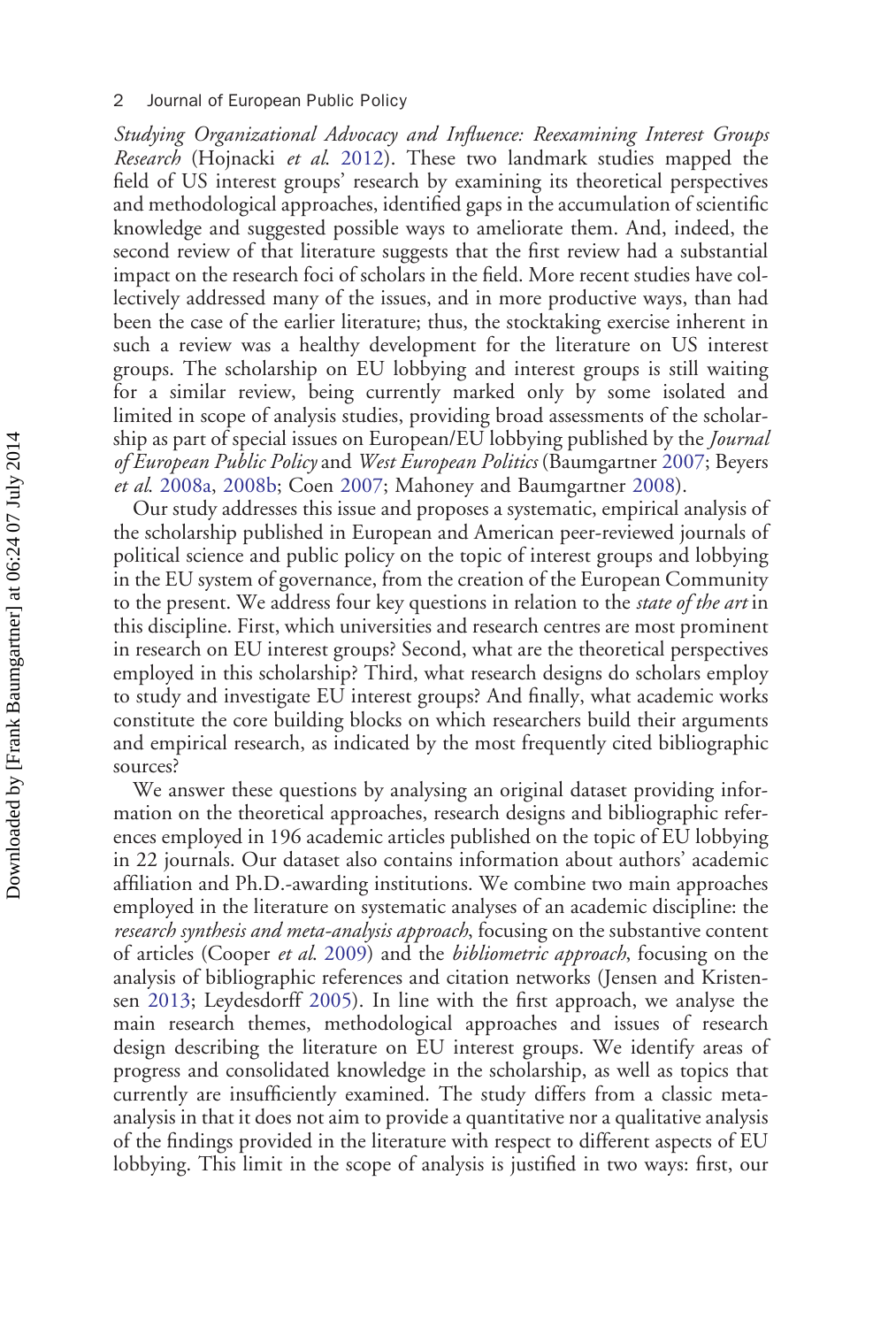A. Bunea & F.R. Baumgartner: Authorship, research designs, and citation patterns in studies of EU interest groups and lobbying 3

main analytical focus is on how research on EU interest groups is currently conducted; and second, a review of the main findings already exists (Eising [2008\)](#page-23-0). In line with the second approach, we analyse the bibliographic sources used in the literature with the help of social network analysis. We identify those pieces of academic scholarship that provide the theoretical foundations of current research on EU lobbying, and discuss the overall characteristics of bibliographic references and in relation to country of origin and authors' gender.

Our study contributes to the advancement of academic research on EU interest groups in two ways. First, it provides a systematic, empirical assessment of theoretical approaches and research methods employed in the discipline. This will serve as guidance and a useful analytical tool for the empirical research that will soon stem from the intense and laborious data gathering process initiated as part of the INTEREURO research project by a large team of European scholars researching EU lobbying. To date, this project represents the most ambitious and comprehensive data gathering effort on interest groups, their lobbying activities and participation in the EU policy-making and decision-making processes conducted in Europe.<sup>[1](#page-22-0)</sup> Second, the study facilitates a comparative EU–US perspective regarding the development of scholarship on lobbying and interest groups in these two research communities. The study allows a more in-depth examination of converging and diverging theoretical perspectives characterizing the two research communities (Mahoney and Baumgartner [2008](#page-24-0)). It allows a better understanding of how the two communities developed in relation to each other over time, and how the more wellestablished and with a longer history US literature informs and contributes to the more recent, and therefore still maturing, scholarship on EU lobbying.

The study proceeds as follows. The following section details the research methodology and the data collection. We then describe the community of scholars conducting research on EU interest groups. The next section examines the theoretical and methodological perspectives. Next we present the bibliographic analysis. Finally we conclude and discuss the findings in light of some of the key points raised by previous discussions on the development of scholarship on EU lobbying.

#### RESEARCH DESIGN

#### Selecting journals and articles

Conceptually we draw inspiration from the two analytical reviews of the scholar-ship on US interest groups: Baumgartner and Leech ([1998\)](#page-23-0) and Hojnacki et al. ([2012\)](#page-23-0). Methodologically, however, we depart from this line of research in that we focus on journal articles only. We analyse all articles published (in print or 'online first') in 22 authoritative academic journals of political science and public policy from the beginning of the European Community until December 2013. The unit of analysis is a journal article. Thus, the analysis excludes some relevant contributions to the research on EU interest groups published as books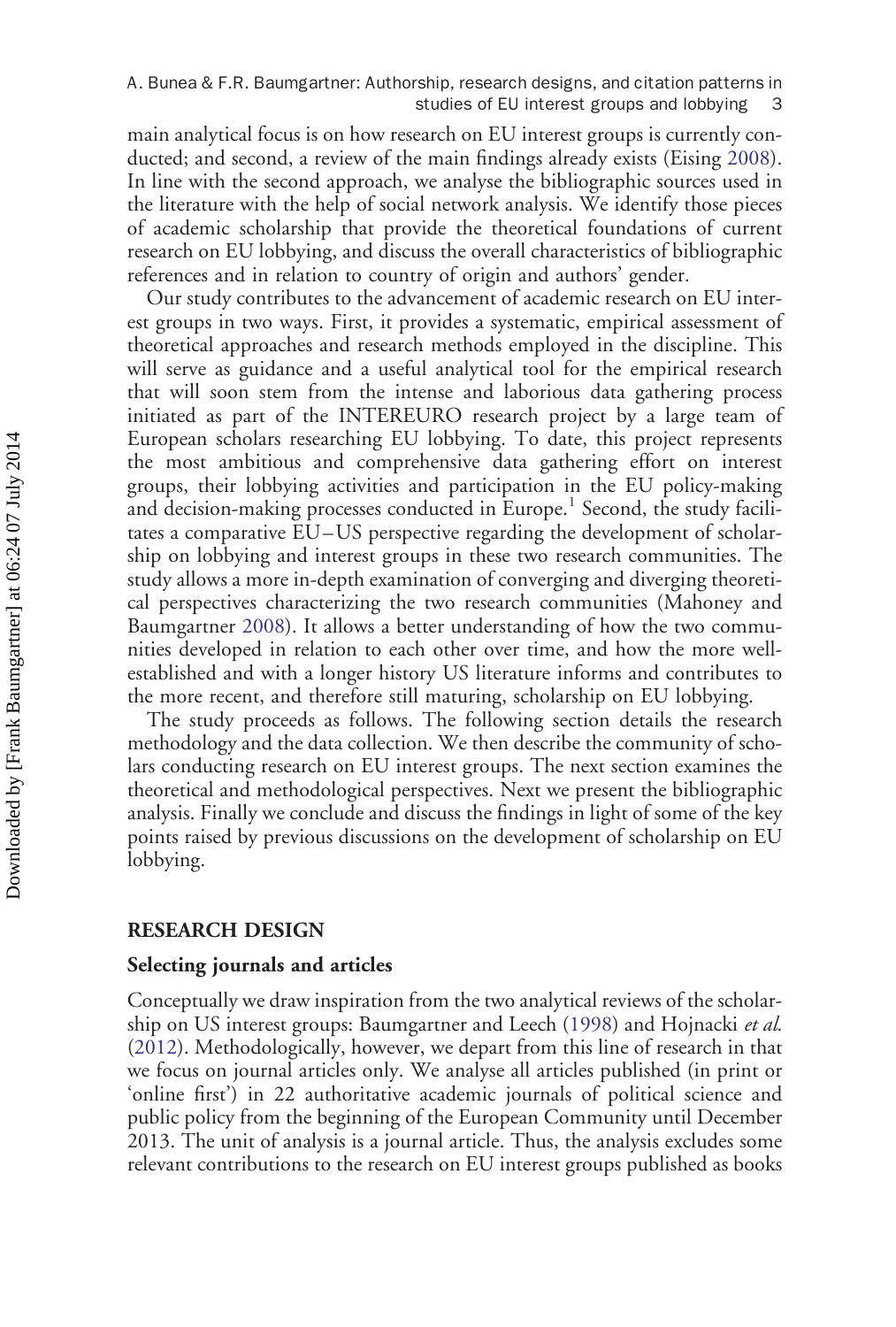or book chapters. The most prominent contributions in this respect are Coen and Richardson [\(2009](#page-23-0)), Mazey and Richardson [\(1993](#page-24-0)), Greenwood and Aspinwall ([1998\)](#page-23-0), Greenwood [\(2007](#page-23-0)), Mahoney [\(2008](#page-24-0)) and Klüver ([2013\)](#page-24-0), but for the most part these authors are also represented in the articles reviewed. And, by limiting ourselves to journals, we can be comprehensive, with our limitations made clear. The study also excludes conference papers, working papers and Ph.D. dissertations. Our focus on articles only is justified by three reasons. First, this approach allowed keeping the data collection feasible. The content analysis of articles was done by hand coding and was therefore highly labour intensive. The coding of the bibliographic sources required for mapping and analysing the citation networks was also particularly laborious, as each analysed journal article had on average 45 bibliographic entries. The task of assigning each bibliographic entry a unique code and then of harmonizing these codes across all articles is detailed below and illustrates the solid effort behind the data collection. Second, focusing on articles only assures a certain level of consistency in terms of content analysis. Third, this approach allows us to analyse the scholarship that is generally recognized to have the highest impact on knowledge accumulation and advancement in a field of research (Bastow *et al.* [2014](#page-23-0): 38). Research published in journals is easier to access, has a broader outreach and higher citation rates. This in turn makes journal articles potentially more consequential over the development and accumulation of knowledge in any given area of research in social sciences. Further, as noted above, most of the especially prominent books in the field also have journal articles drawn from the same research project, which are also highly cited.

To identify the sample of analysed journals the following strategy was pursued: first, the sample of top international peer-reviewed journals publishing research in the field of European politics and public policy was identified based on Hix's ranking (Hix [2004\)](#page-23-0). To this list, the *Journal of Civil Society* and *Interest* Groups and Advocacy were added, as these are also well-established journals in the field of European and EU interest group research. We also added the British Journal of Politics and International Relations. The study thus includes only articles published in English.

To identify the relevant articles, for each journal in the sample we systematically analysed each issue and we thoroughly examined all titles and abstracts in search for one of (or a combination of) the following key words: 'EU lobbying'; 'EU interest groups'; 'European Commission'; 'European Parliament'; 'Council of the EU'; 'European Union'; 'EU policy-making'. To be included in the sample, the article needed to satisfy the following criterion: it had to study interest groups' organizational or lobbying activities in the context of or in relation to the EU supranational politics or policy-making. The list of articles analysed is available in the supplementary data available on the T&F website.

[Table 1](#page-6-0) lists the journals and the number of articles examined per journal. The three journals with the strongest publication record of scholarship on EU lobbying are the Journal of European Public Policy (24 per cent of analysed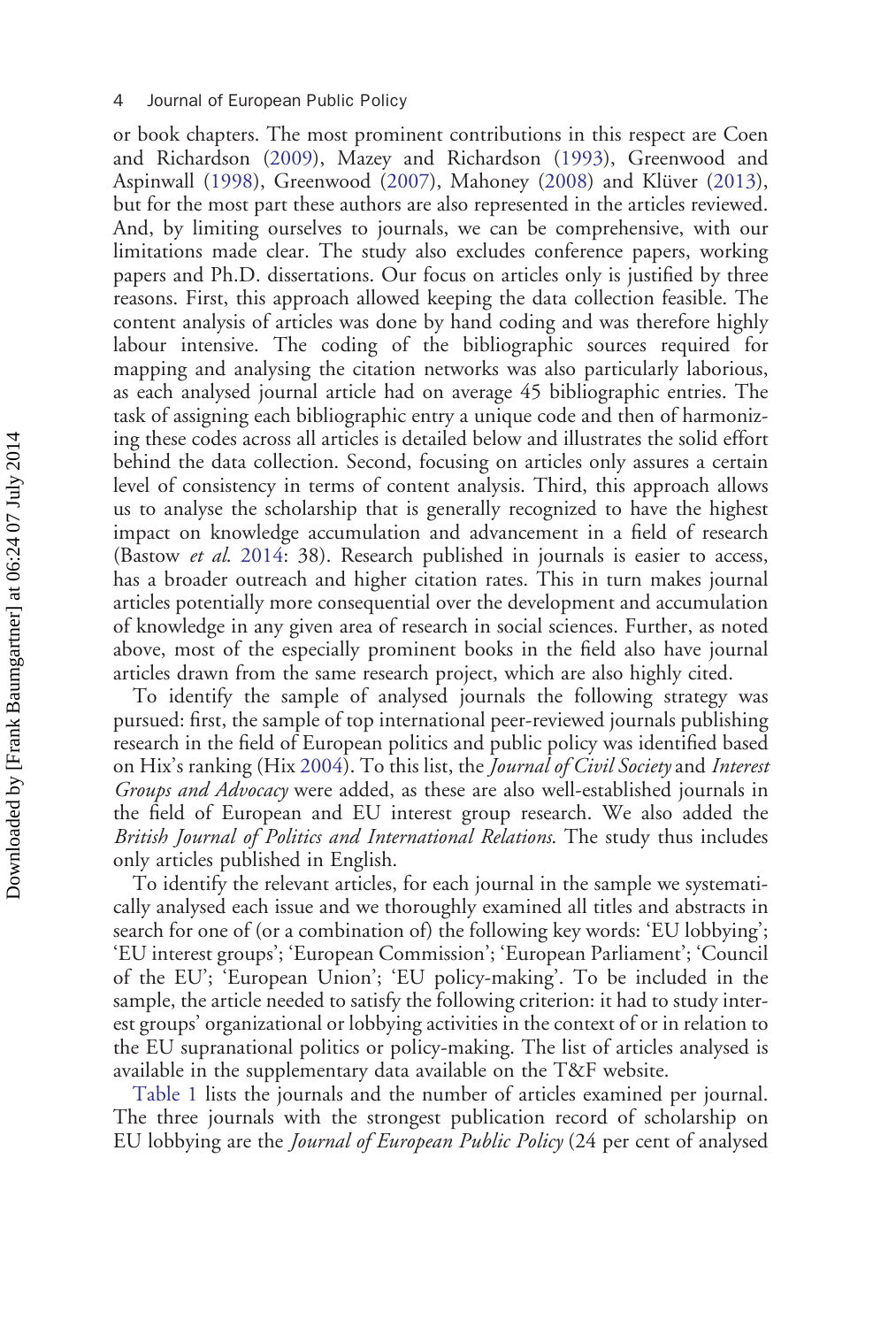|                                                      | Five-year impact |                |            |
|------------------------------------------------------|------------------|----------------|------------|
| Journal name                                         | factor           | Articles       | Percentage |
| 1. Journal of European Public Policy<br>(JEPP)       | 1.667            | 47             | 24.0       |
| 2. Journal of Common Market Studies<br>(JCMS)        | 1.624            | 25             | 12.8       |
| 3. West European Politics (WEP)                      | 1.713            | 21             | 10.7       |
| 4. Journal of European Integration (JEI)             | na               | 19             | 9.7        |
| 5. European Union Politics (EUP)                     | 2.358            | 18             | 9.2        |
| 6. Journal of Civil Society (JCS)                    | na               | 12             | 6.1        |
| 7. Interest Groups and Advocacy (IGA)                | na               | 10             | 5.1        |
| 8. Journal of Public Policy (JPP)                    | 1.033            | 9              | 4.6        |
| 9. British Journal of Politics and IR<br>(BJPIR)     | na               | $\overline{7}$ | 3.6        |
| 10. European Journal of Political<br>Research (EJPR) | 1.757            | 6              | 3.1        |
| 11. Government and Opposition<br>(GOVOPP)            | 0.778            | 3              | 1.5        |
| 12. British Journal of Political Science<br>(BJPS)   | 2.284            | 3              | 1.5        |
| 13. Political Studies (PS)                           | 1.558            | 3              | 1.5        |
| 14. Comparative Political Studies<br>(CPS)           | 2.460            | $\overline{2}$ | 1.0        |
| 15. Comparative European Politics<br>(CEP)           | 0.547            | $\overline{2}$ | 1.0        |
| 16. Comparative Politics (CP)                        | 1.167            | 2              | 1.0        |
| 17. Governance (GOV)                                 | 2.129            | $\overline{2}$ | 1.0        |
| 18. Acta Politica (AP)                               | 1.088            | 1              | 0.5        |
| 19. Politics and Society (POLSOC)                    | 2.301            | $\mathbf{1}$   | 0.5        |
| 20. Journal of Theoretical Politics<br>(JOTP)        | 0.792            | $\mathbf{1}$   | 0.5        |
| 21. Political Science Quarterly (PSQ)                | 0.664            | 1              | 0.5        |
| 22. Political Quarterly (PQ)                         | 0.556            | $\mathbf{1}$   | 0.5        |
| Total                                                |                  | 196            | 100.0      |

<span id="page-6-0"></span>Table 1 Journals publishing articles on EU lobbying and interest groups

articles), the Journal of Common Market Studies (12.9 per cent) and West European Politics (10.7 per cent).

# Data collection

We coded information on the following three dimensions describing the articles: (1) authors' university affiliation, Ph.D.-awarding institution and gender; (2) information about theoretical and methodological aspects characterizing the article; (3) bibliographic references. This resulted in two original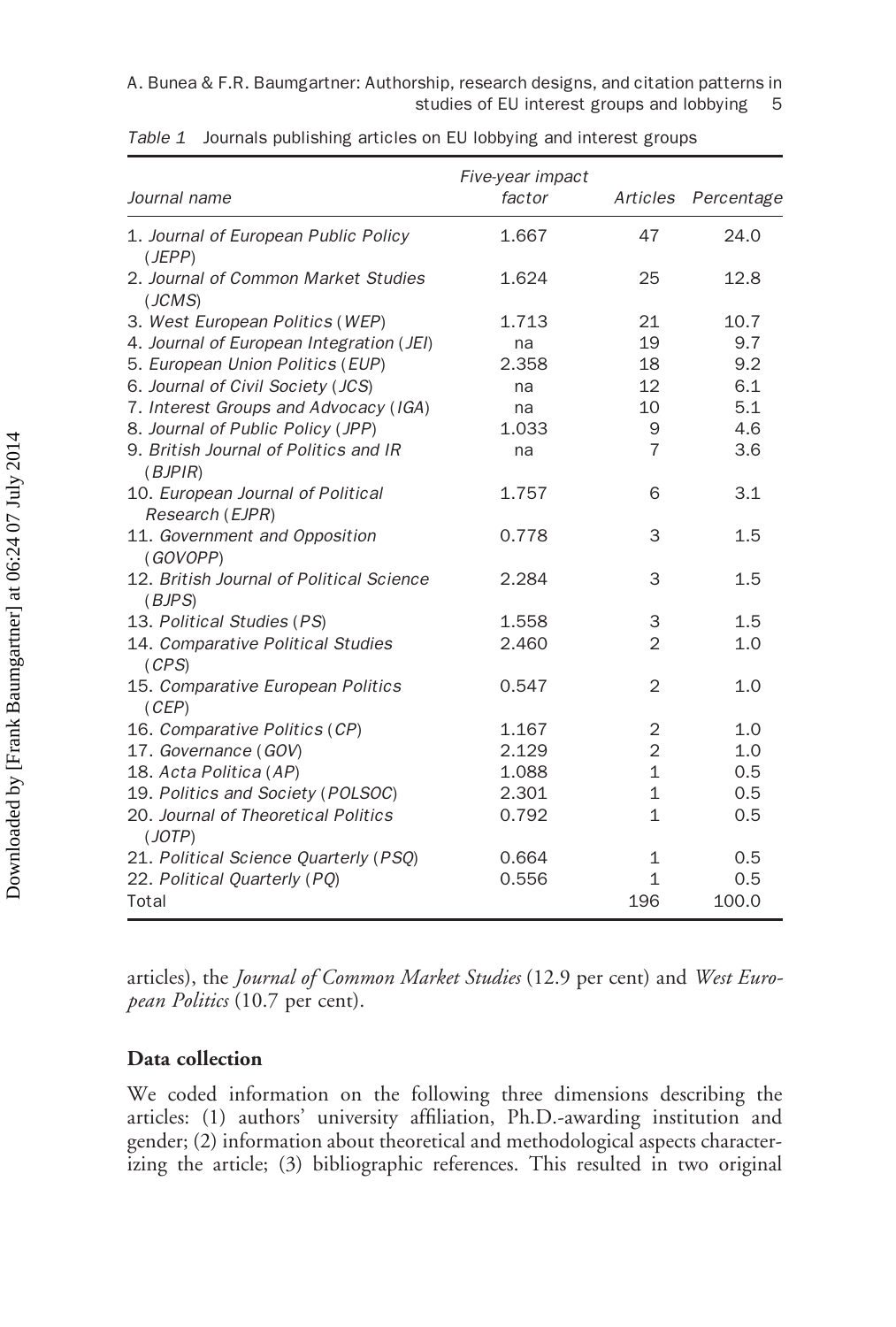datasets. The first contains systematic data on authors and the substantive content of articles. The second is a citation matrix: rows correspond to the analysed articles, while columns indicate their bibliographic references.

Authors' institutional affiliations were indicated in the articles and straightforward to code. Their Ph.D.-awarding institution was documented online by consulting their personal websites or those of their universities.

Information about the substantive content of articles and their methodological approach was gathered following an attentive content analysis. A codebook was developed stating the information to be coded for each article. Data were gathered on the following dimensions: lobbying stage analysed (building on Lowery and Brasher [2004] typology); policy stage analysed; overall goal; dependent variable; research design; level of analysis; data sources; number of policy events; number and type of policy areas analysed; number of and which EU institutions were considered; political systems analysed.

### Building a citation matrix

To explore the citation network in the scholarship, we constructed a matrix indicating the relationship between analysed articles and their bibliographic references. This entailed several stages. First, each article received a code indicating the author's name, year of publication and journal abbreviation (e.g., Coen2007JEPP). Second, for each article the bibliographic sources were coded in an Excel file and attributed similar unique codes allowing their identification. These codes were then cross-checked across the entire matrix and harmonized to make sure that one bibliographic reference received the same unique code across the entire dataset. Third, to keep the matrix management feasible and focus on academic references only, newspaper articles, policy reports, official documents and websites indicated as references were removed. The fourth step was to prepare the data for the network analysis. The file was converted into a binary, asymmetric, incidence matrix indicating which article cited which reference from the total of identified references. This resulted in a binary matrix of 196 rows (articles) by approximately 4,000 columns (references). Each row is an article in our sample, while each column corresponds to a unique reference. Each cell indicated whether the article cited the reference (1) or not (0). Next, in line with previous research (Jensen and Kristensen [2013;](#page-23-0) Kristensen [2012\)](#page-24-0), this matrix was reviewed and, to keep the visualization of the network simple, the size of the matrix was reduced so as to include only those references cited three or more times. This resulted in a final matrix containing 196 rows and 392 columns. This matrix was analysed as an incidence, directed, two-mode network based on the assumption that the dataset contains two categories (levels) of academic scholarship: analysed articles; and articles and books used as bibliographies. This structuring of the data illustrates well the universe of citation networks in which articles play simultaneously the role of citation sources and bibliographic references. This is also the case for some of the 196 articles in our dataset. Data were analysed with the help of Netdraw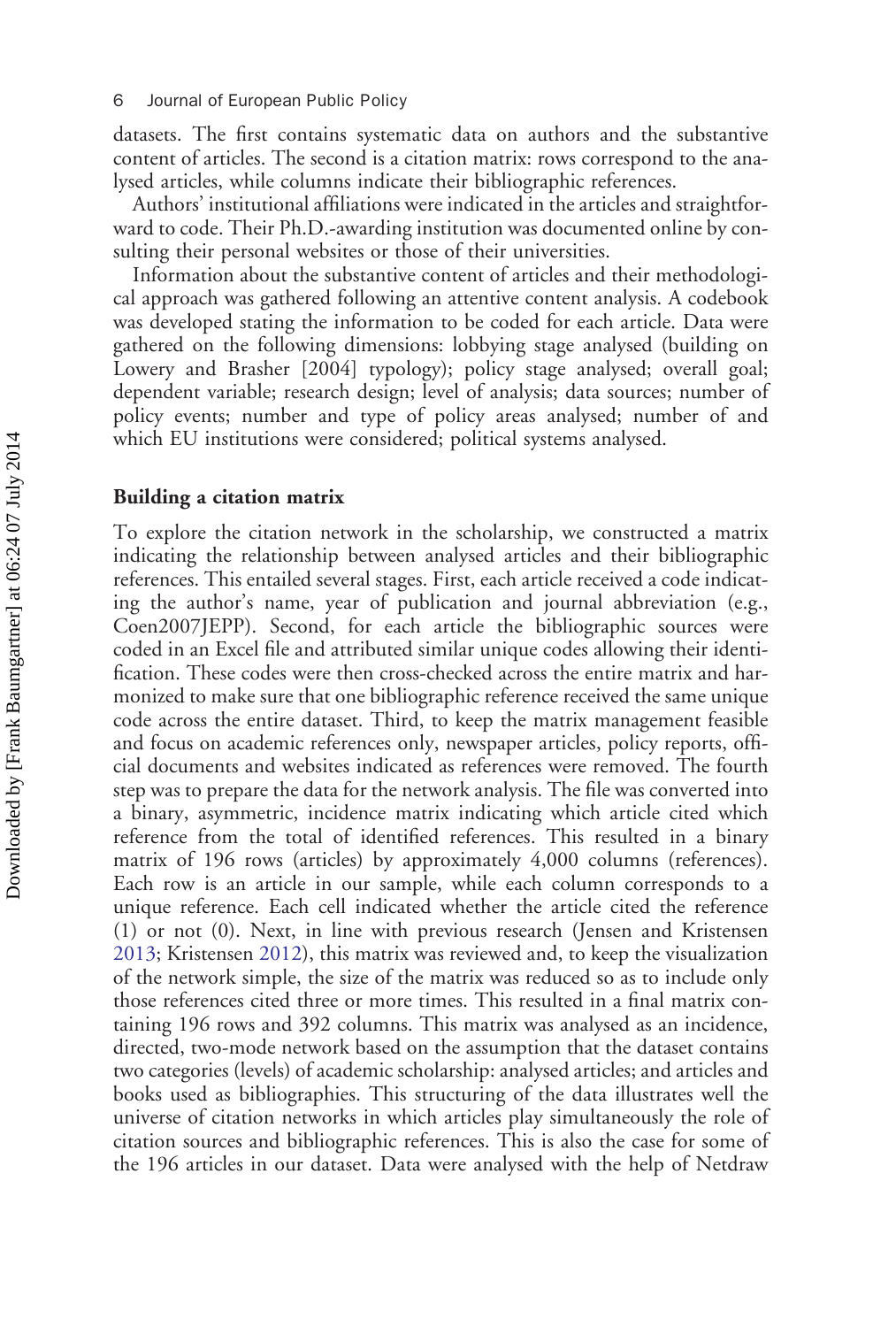in UCINET. This instrument of analysis is appropriate for the purpose of this study, as it facilitates a concise and precise identification of the most commonly cited studies by referring to the full name of the author(s), year of publication and the journal/publishing house.

# AUTHORING SCHOLARSHIP ON EU INTEREST GROUPS

The analysis of authorship characteristics reveals five features of the scholarship on EU lobbying. First, this scholarship has been until now mainly an individual enterprise, being predominantly characterized by single-authored articles. In our dataset, 62.8 per cent of the articles are single-authored, 30.1 per cent have two authors, while 6.1 per cent have three. Only two articles have four authors. We identified a total number of 174 scholars who have been listed as authors across the 196 articles. This indicates a rather large but not particularly collaborative community of scholars, with co-authorship emerging as a more common practice only recently: 74 per cent of co-authored articles were published after 2005. Most often, co-authorships emerged between scholars based in the same universities. Figure 1 indicates the names of most prolific scholars. This includes both well-established scholars such as Justin Greenwood, Jan Beyers, David Coen and Rainer Eising, and the names of younger scholars such as Christine Mahoney and Heike Klüver. Authorship is predominately European, with only three American academics publishing more than three articles in this field (Christine Mahoney, Frank R. Baumgartner and David Lowery).

Second, this scholarship is marked by an obvious gender gap in terms of authorship and citation patterns. Only 37 per cent of articles in our dataset are authored by women, and only four women have authored more than three articles, as indicated in Figure 1. Further, our analysis of bibliographic references reveals that only 25 per cent of them have at least one female



Figure 1 Scholars of EU interest groups and number of articles authored/coauthored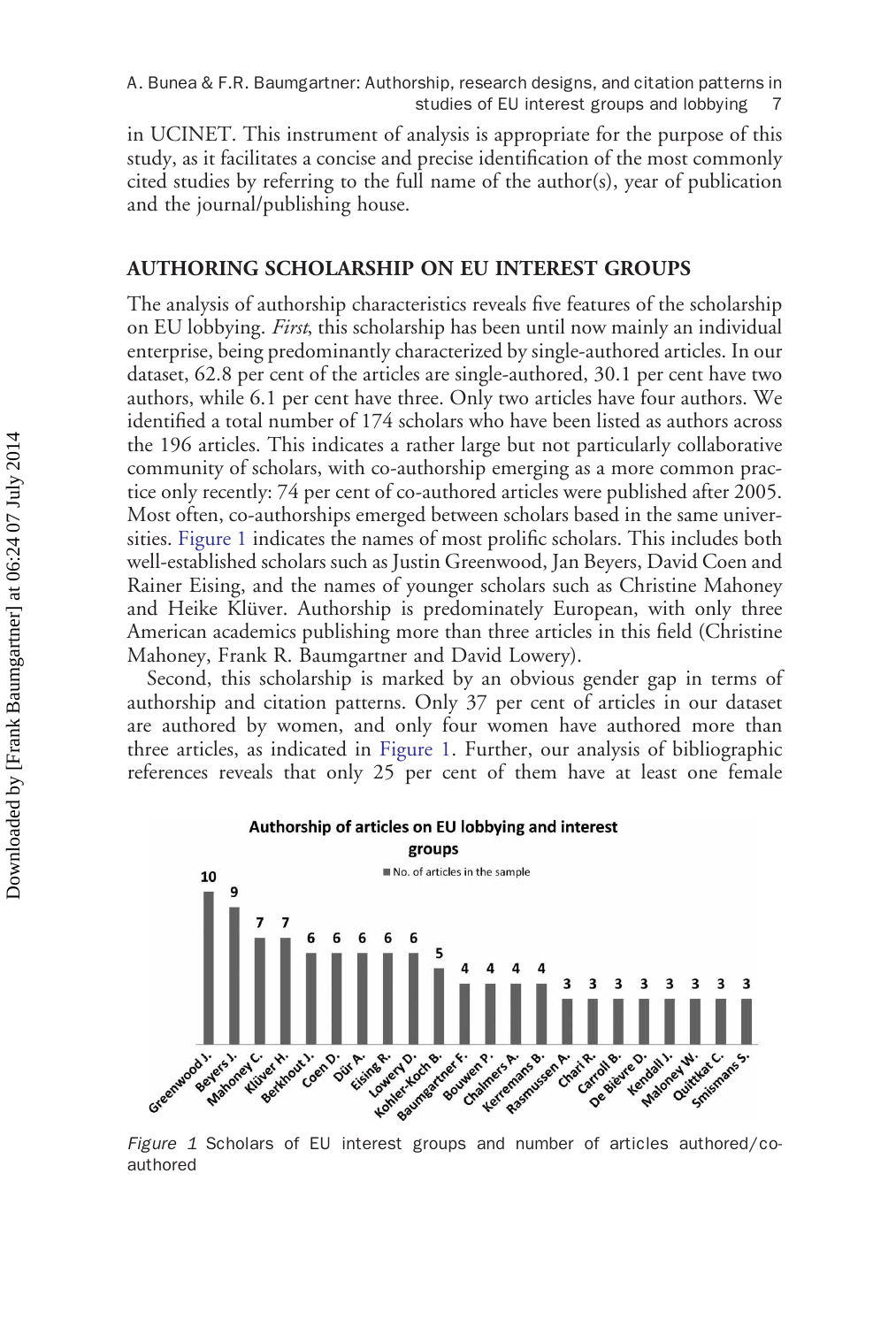<span id="page-9-0"></span>author, with the rest being authored by male academics only. This is consistent with the overall gender gap characterizing in more general terms political science as an academic discipline.<sup>[2](#page-23-0)</sup> Both publication patterns and citation levels reveal a significant gender gap, and provide relevant information for the broader academic debate currently marking political science with respect to a reported gender bias in citation patterns favouring male academics (Maliniak et Al. [2013\)](#page-24-0).

Third, the majority of articles are authored by scholars conducting research in universities located in the United Kingdom (UK) (32.1 per cent) and Germany (almost 18 per cent). Almost a quarter of articles are authored by scholars working in universities in the US (11.2 per cent), Netherlands (8.7 per cent) and Belgium (7.1 per cent). For simplicity's sake, we report only the first author's institutional affiliation when the article was published and his/her Ph.D.-awarding institution (Table 2). This allows a more disaggregated identification of the universities and research centres that have a strong research output in the scholarship and a strong tradition of training Ph.D. students in this field.

In terms of research output, the most prominent universities in the dataset are Leiden and Mannheim universities, followed closely by the London School of Economics (LSE), Robert Gordon and Antwerp universities. For some of these universities, the solid research output is attributable to only one (usually

| Country            | Universities with highest research output                              |     | Articles Percentage |
|--------------------|------------------------------------------------------------------------|-----|---------------------|
|                    | Part A: Authors' institutional affiliation                             |     |                     |
| UK                 | LSE, Robert Gordon Univ., Oxford, UCL                                  | 63  | 32.1                |
| Germany            | Mannheim Univ., Max Planck Institute,<br>Bremen Univ., Konstantz Univ. | 35  | 17.9                |
| <b>USA</b>         | Penn State University, Syracuse University                             | 22  | 11.2                |
| <b>Netherlands</b> | Leiden Univ.                                                           | 17  | 8.7                 |
| <b>Belgium</b>     | Antwerp Univ., Leuven Univ.                                            | 14  | 7.1                 |
| Ireland            | University College Dublin, Trinity College<br>Dublin                   | 10  | 5.1                 |
|                    | Various other institutions                                             | 35  | 17.9                |
|                    | Total                                                                  | 196 | 100.0               |
|                    | Part B: Authors' Ph.D.-awarding institution                            |     |                     |
| UK                 | Nottingham Univ., LSE, Exeter Univ.                                    | 47  | 24.0                |
| Germany            | Mannheim Univ., Cologne Univ.                                          | 32  | 16.3                |
| USA                | Harvard Univ., Penn State Univ.                                        | 36  | 18.4                |
| Italy              | European University Institute                                          | 24  | 12.2                |
| <b>Belgium</b>     | Leuven Univ.                                                           | 12  | 6.1                 |
|                    | Various other institutions                                             | 36  | 17.9                |
|                    | Information not available                                              | 9   | 4.6                 |
|                    | Total                                                                  | 196 | 100.0               |

Table 2 First author's academic affiliation and Ph.D.-awarding institution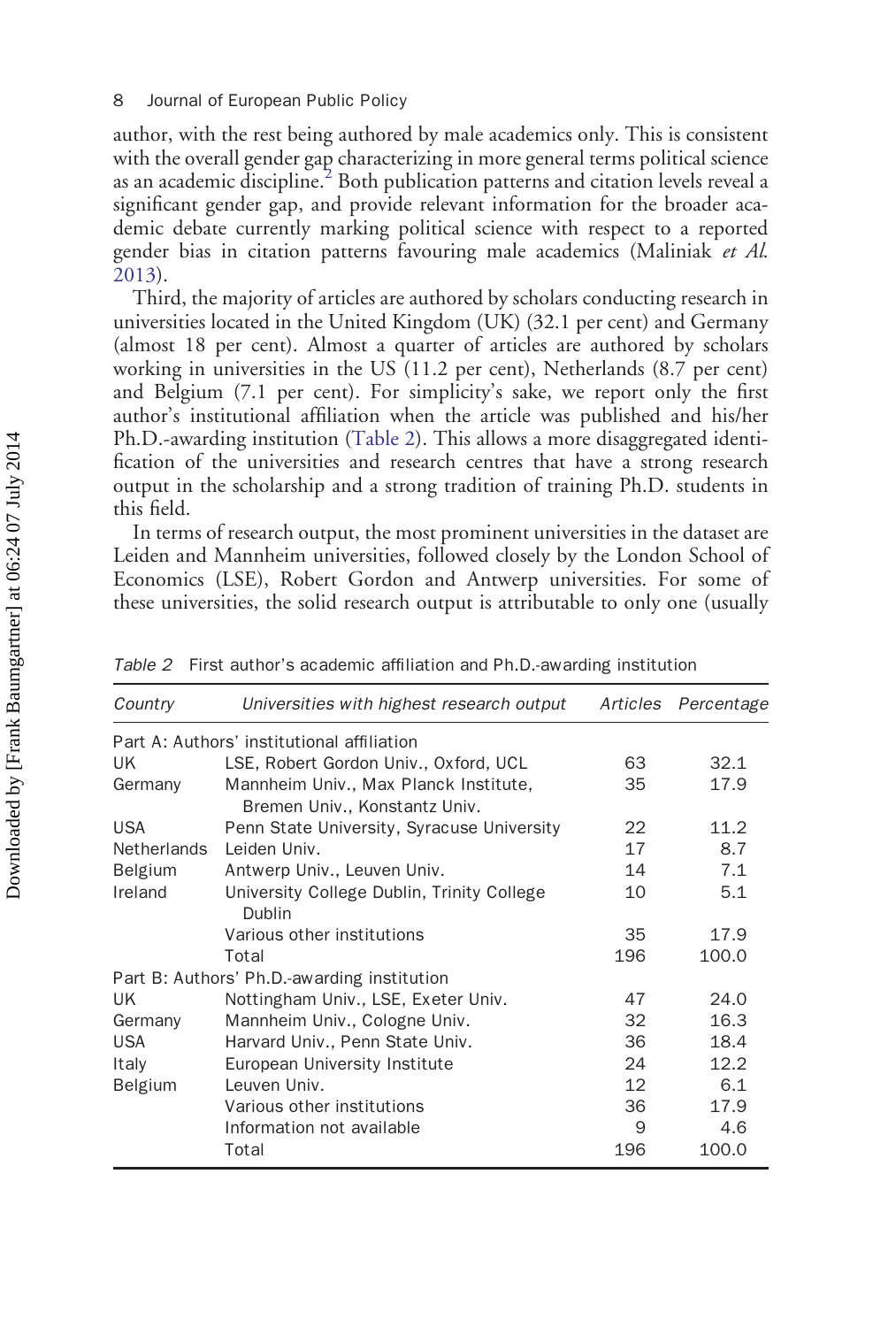a well-established) scholar, such as, for example, Justin Greenwood in Robert Gordon University. Other universities owe their high profile in the scholarship to a group of researchers, such as Mannheim University (hosting established scholars of interest groups research such as Beate Kohler-Koch, Christine Quittkat and Heike Klüver) or Leiden University (hosting, in different time periods, leading scholars such as Jan Beyers, David Lowery or Anne Rasmussen). Mannheim University was also the centre from which Beate Kohler Koch coordinated the EU-funded Network of Excellence (CONNEX), one of the very first notable initiatives to co-ordinate and promote collaborative research on EU governance and lobbying.

Fourth, [Table 2](#page-9-0) indicates there are two main training centres of scholars specializing in research on EU lobbying: the European University Institute (EUI) and Mannheim University. In our dataset, 29 articles were authored as first, second or third author by EUI graduates (a total of 14 authors). Twenty-one articles were authored (alone or in collaboration with others) by Ph.D. graduates of Mannheim University (nine authors).

Figure 2 illustrates the frequency with which articles were published across years. We notice two trends. First, a significant gap in the number of articles published before and after 1994 (just 12 articles from the Treaty of Rome in 1958 to 1993, or 0.3 per year, versus 184 articles from 1994 through 2013, or approximately 10 per year). This matches a broader pattern characterizing the publishing of academic articles in the EU studies literature in general: this scholarship boomed right after the signing of the Maastricht Treaty in 1992 (Keeler [2005](#page-24-0)). Second, after 1994, there was a steep growth in the literature, with peaks in 2007 (24 articles) and 2013 (25 articles).The 2007 momentum continued throughout the coming years, so that by 2013 the number of published articles doubled compared to the 1994 –2006 period (127 articles versus 57). In total, 70 per cent of articles were published in the last 10 years (2003 – 2013), a fact indicating a new, yet fast growing, field of research.



Figure 2 Scholarship on EU interest groups published per year across journals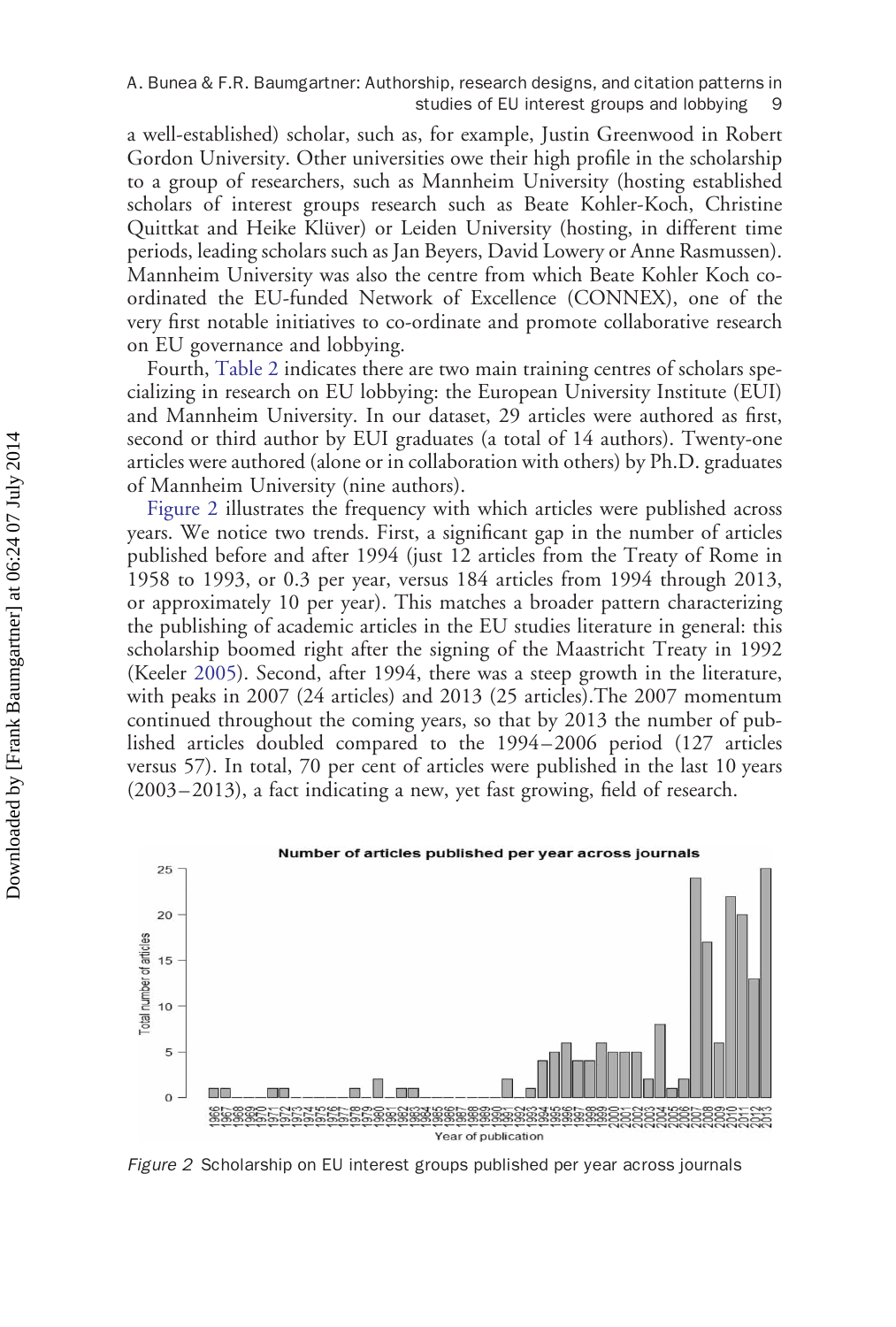## CHARACTERISTICS OF THE SCHOLARSHIP

# Analytical focus: interest groups in the EU policy-making

In their 1998 review, Baumgartner and Leech emphasized the importance of studying US interest groups as part of the policy context in which they lobby, and pointed out that this aspect was for a long time neglected by American scho-lars (Baumgartner and Leech [1998](#page-23-0): 39–40). By contrast, Baumgartner evaluated the scholarship on EU lobbying as being 'firmly rooted in the study of policy processes' (Baumgartner [2007](#page-23-0): 486). Our study documents this evaluation and finds evidence supporting it.

Following Lowery and Brasher ([2004\)](#page-24-0) we distinguished between different lobbying stages the articles analysed. [Table 3A](#page-12-0) indicates that the scholarship has been primarily interested in the mobilization for influence stage: articles examined mainly groups' access to lobbying venues and decision-makers and their lobbying strategies (41.3 per cent). The exercise of policy influence stage raised lower levels of academic interest (11.7 per cent), while the question of how interest groups mobilize at EU level and maintain their organizations and constituency support was tackled by very few articles (4.1 per cent). The interest community stage, referring mainly to descriptions of the population of EU interest groups and the inter-organizational dynamics, received a relatively modest attention (only 9.7 per cent). Overall, then, almost 90 per cent of the articles are about lobbying, not mobilization and collective action issues; this is in stark contrast with Baumgartner and Leech's [\(1998](#page-23-0)) critique of the older US-based literature, consistent with recent trends in Europe, and a healthy sign for a strong and relevant literature.

Regarding the main *research foci*, most articles describe/explain determinants of lobbying strategies, access to and forms of participation in different lobbying and decision-making venues. Most commonly lobbying activities are described and discussed in relation to their impact on lobbying success/influence and the issue of 'Europeanization' of lobbying activities of national organizations. The exchange of resources theory (Bouwen [2002](#page-23-0)) represents the dominant theoretical framework when examining the interactions between EU policy-makers/ institutions and interest groups. Information, legitimacy and access to multilevel decision-making venues are most commonly the key lobbying resources investigated as part of this exchange. Interestingly, we note the absence of studies taking the analysis of this exchange relationship one step further to examine systematically and empirically if and how exactly policy-makers benefit from this exchange. Most studies assume that EU decision-makers benefit from this exchange, although none has actually provided systematic empirical evidence attesting this. A case in point is, for example, the analysis of whether or not, and how exactly, open consultations have an effect on the bargaining success of the Commission during decision-making in the Council.

The second most researched topic is that of conditions under which organizations are able to exert influence and achieve lobbying success/preference attainment. Studies focusing on macro-level characteristics and dynamics of the EU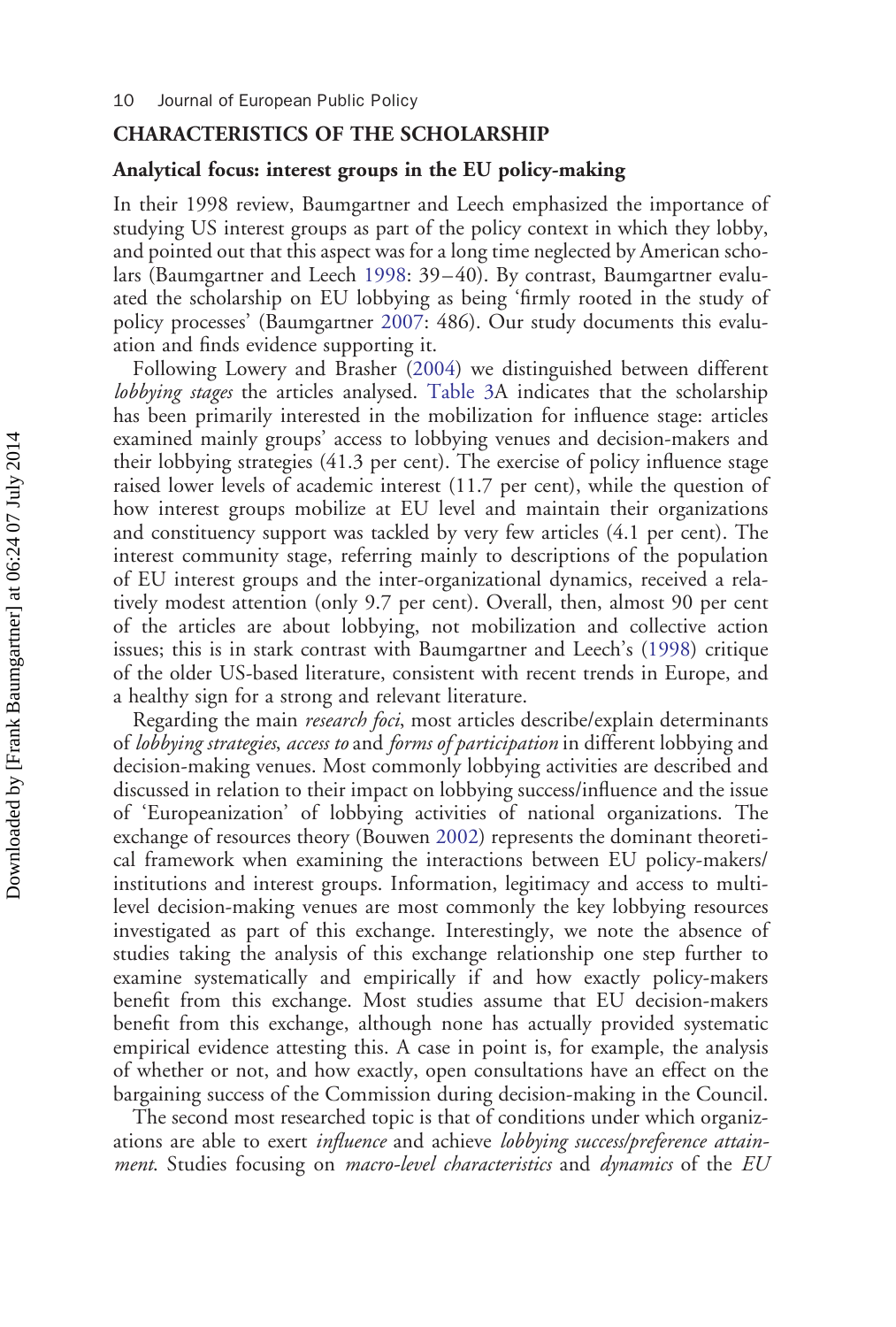<span id="page-12-0"></span>

| A. Bunea & F.R. Baumgartner: Authorship, research designs, and citation patterns in |  |  |
|-------------------------------------------------------------------------------------|--|--|
| studies of EU interest groups and lobbying 11                                       |  |  |

|                                                          | Articles       | Percentage |
|----------------------------------------------------------|----------------|------------|
| A. Lobbying stage (Lowery and Brasher 2004)              |                |            |
| Mobilization of interests and maintenance                | 8              | 4.1        |
| Interest community                                       | 19             | 9.7        |
| Mobilization for influence                               | 81             | 41.3       |
| Exercising influence                                     | 23             | 11.7       |
| Several stages                                           | 20             | 10.2       |
| Other lobbying aspect                                    | 37             | 18.9       |
| Not applicable                                           | 8              | 4.1        |
| Total                                                    | 196            | 100.0      |
| B. Policy-making stage                                   |                |            |
| Agenda-setting and policy formulation                    | 28             | 14.3       |
| Policy-shaping                                           | 5              | 2.5        |
| Decision-making                                          | $\overline{2}$ | 1.0        |
| Policy implementation                                    | $\mathbf{1}$   | 0.5        |
| Policy evaluation                                        | $\Omega$       | 0.0        |
| Several stages                                           | 26             | 13.3       |
| No specific stage                                        | 103            | 52.5       |
| Not applicable/not related to EU policy-making processes | 31             | 15.8       |
| Total                                                    | 196            | 100.0      |

| Table 3 Research on EU interest groups: lobbying and policy context |  |  |  |
|---------------------------------------------------------------------|--|--|--|
|---------------------------------------------------------------------|--|--|--|

|                                          | Exclusive focus <sup>a</sup> |      |          | In combination with<br>other institutions <sup>b</sup> |
|------------------------------------------|------------------------------|------|----------|--------------------------------------------------------|
|                                          | N                            | %    | N        | %                                                      |
| C. EU institutions studied               |                              |      |          |                                                        |
| European Commission                      | 50                           | 25.5 | 75       | 38.3                                                   |
| European Parliament                      | 6                            | 3.1  | 68       | 34.7                                                   |
| Council of the EU                        | 0                            | 0.0  | 52       | 26.5                                                   |
| European Court of Justice                | $\Omega$                     | 0.0  | 8        | 4.1                                                    |
| Other (e.g., Committee of Regions, etc.) | 1                            | 0.5  | 16       | 8.2                                                    |
| Council of Europe                        | 1                            | 0.5  | $\Omega$ | 0.0                                                    |
| D. Political systems studied             |                              |      |          |                                                        |
| EU                                       |                              | 145  |          | 74                                                     |
| EU and other EU national systems         |                              | 33   |          | 16.8                                                   |
| EU and non-EU systems (mainly USA)       |                              | 8    |          | 4.2                                                    |
| Only EU national systems                 |                              | 9    |          | 4.6                                                    |
| Not applicable                           |                              | 1    |          | 0.5                                                    |
| Total                                    |                              | 196  |          | 100.0                                                  |

Notes: <sup>a</sup> Numbers do not sum to 100% because only 51 articles have an exclusive focus on one institution.

b Numbers do not sum to 100% because each article may be counted more than once.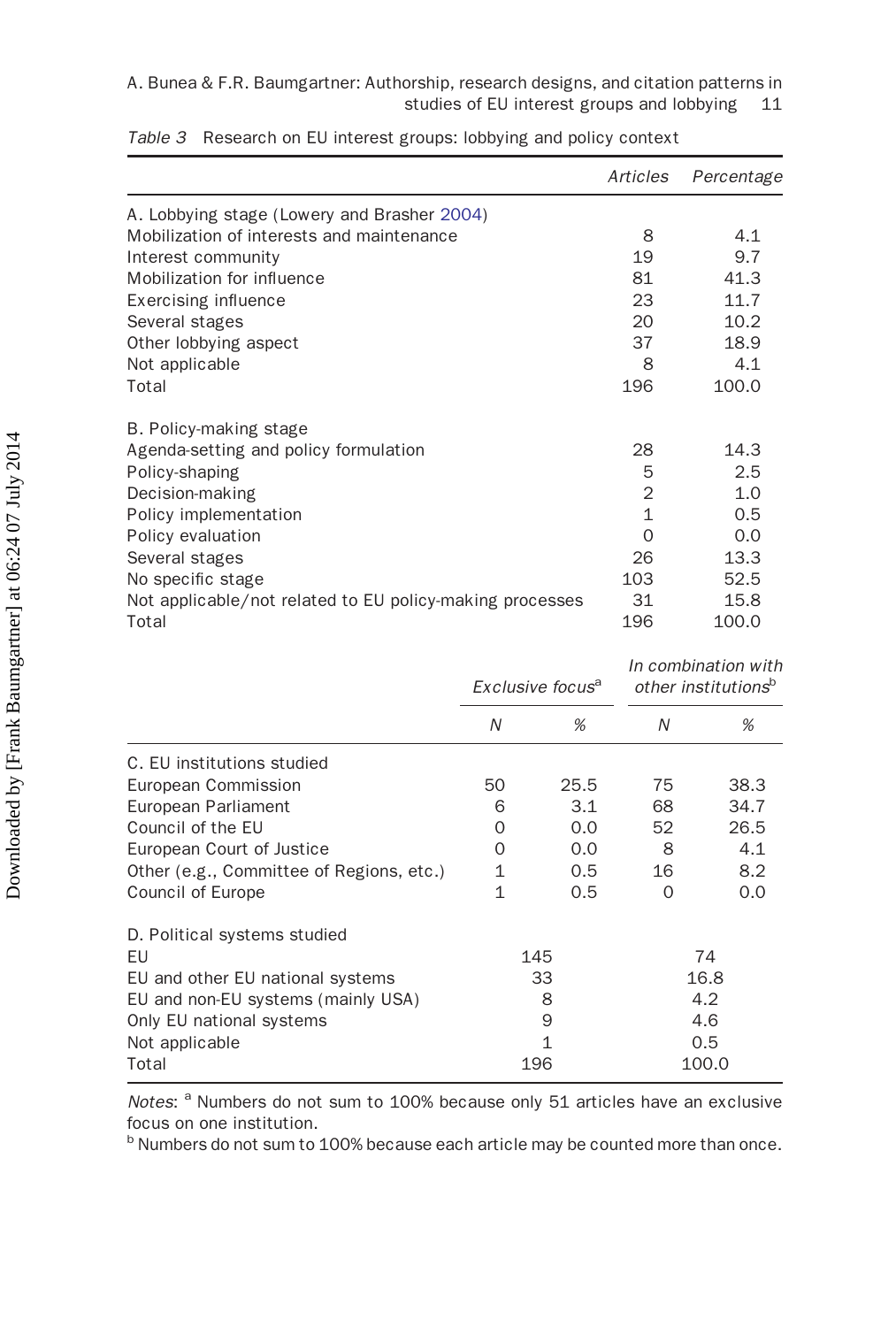#### 12 Journal of European Public Policy

interest group system are less frequent, and they revolve mainly around topics such as *population dynamics and density* (e.g., Berkhout and Lowery 2008). Only few analyses address explicitly the question of finding the most appropriate label for *describing* the EU system along the classic lines of pluralism versus corporatism, within and across policy areas (see, however, Coen and Katsaitis [[2013\]](#page-23-0)). We also observe that only few studies focus on key dimensions of EU lobbying such as *lobbying coalitions* (three articles), *lobbying regulation* (four articles), interest groups' *preference formation* (six articles) and EU funding for interest organizations (two articles).

Regarding the *stage of the EU policy-making process* in relation to which lobbying was examined, [Table 3](#page-12-0)B indicates that the majority of studies (52.5 per cent) do not explicitly circumscribe their analysis to a specific policy-making stage and study lobbying in the EU policy-making system broadly defined. When scholars did circumscribe their research to a specific stage, they were most likely to study lobbying during the agenda-setting and policy formulation (14.3 per cent) or to study lobbying during several policy stages (13.3 per cent). Approximately 15.8 per cent of articles do not analyse lobbying in relation to the dynamics of the EU policy-making and discuss the EU interest groups somehow independently of it.

When examining what *EU institutions* were included in the analyses, [Table](#page-12-0) [3](#page-12-0)C shows a very frequent focus on the EC: 25.5 per cent of articles discuss EU lobbying in relation to the Commission only, while in 38.3 per cent this is one of the institutions referred to along with other institutional actors. In sharp contrast, studies focusing exclusively on lobbying in the context of the European Parliament (EP) were far less frequent (only 3.1 per cent). The more common approach was to study the EP together with other institutions (34.7 per cent). The Council and the European Court of Justice (ECJ) were examined only together with other institutions, and there are more studies analysing lobbying in the context of the former (26.5 per cent) than the latter (4.1 per cent). Lobbying in the context of other EU institutions (e.g., Committee of Regions) was also less researched (8.2 per cent of articles).

Finally, [Table 3D](#page-12-0) shows the literature typically involves lobbying in one *political system* only (i.e., the EU). However, some studies did employ a broader comparative perspective and referred to other systems: 16.8 per cent mentioned other EU national systems, while 4.6 per cent referred to non-EU systems (mainly the US). The most commonly referred to were UK, Germany, Belgium, the Netherlands, Denmark and France.

Regarding the *number and diversity of EU policy areas* examined, [Table 4](#page-14-0) shows a strong tradition of studies focusing on one policy area only. The study of more than two areas is limited to only a few studies (16), most of which were published during/after 2007 (12 articles). Not only are the studies highly focused on just one or two issue domains, the particular choice of domains is highly skewed. There is no surprise that agriculture policy might garner much attention, considering the size of the Common Agricultural Policy in the EU budget, both over time and today. However, it is striking to see the policy domains such as internal market, fisheries and foreign policy which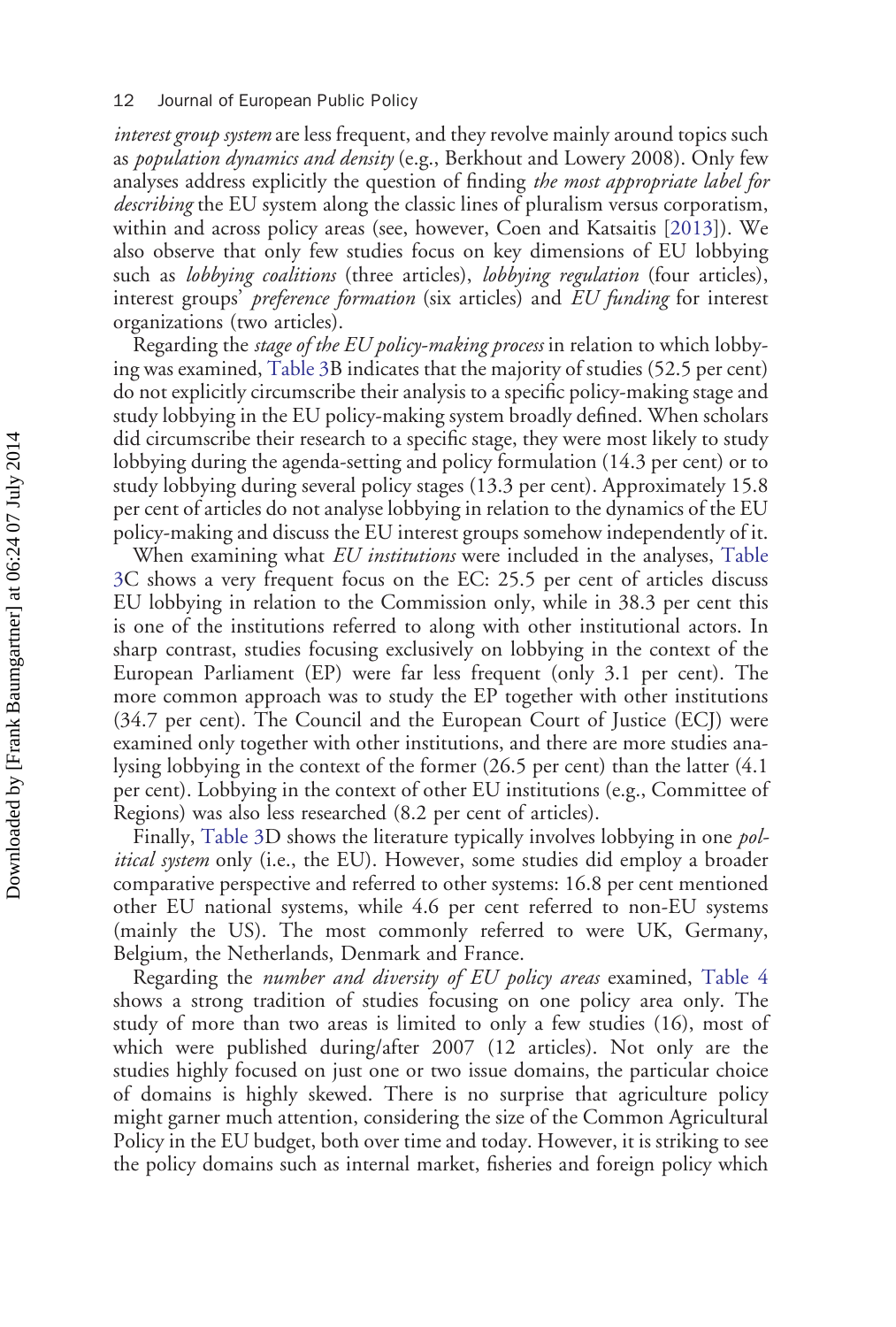<span id="page-14-0"></span>A. Bunea & F.R. Baumgartner: Authorship, research designs, and citation patterns in studies of EU interest groups and lobbying 13

| A. Number of policy domains studied                                                                                   | Number of Articles   |
|-----------------------------------------------------------------------------------------------------------------------|----------------------|
| One                                                                                                                   | 68                   |
| Two                                                                                                                   | 11                   |
| More than two                                                                                                         | 16                   |
| No particular policy domain is the focus                                                                              | 101                  |
| Total                                                                                                                 | 196                  |
| B. Policy domains analysed                                                                                            |                      |
| Environment                                                                                                           | 25                   |
| Consumers' and public health                                                                                          | 16                   |
| Agriculture                                                                                                           | 14                   |
| Regional policy                                                                                                       | 11                   |
| Trade                                                                                                                 | 10                   |
| Banking and financial services                                                                                        | 9                    |
| Energy                                                                                                                | 8                    |
| Employment                                                                                                            | 8                    |
| Competition, Fisheries, Social Policy, Information and                                                                | Fewer than 8 studies |
| Communication, Internal Market, Pharmaceuticals,<br>Foreign Policy, Asylum, Economic Affairs, Monetary Union,<br>etc. | each                 |

Table 4 Policy focus

were the object of much fewer studies. Clearly, the literature has little to do with a simple reflection of where the lobbyists are. Rather, a small number of policy domains garner most of the attention, and certain domains that are fundamental to the functioning of the EU, and home to much of its lobbying activity, are impressive by their absence in Table 4.

## Methodological approaches

[Table 5](#page-15-0) summarizes the theoretical and methodological approaches employed in the scholarship. It reveals a clear predominance of studies pursuing empirical research (69.9 per cent). Only a handful of studies discuss issues of research methodology (2 per cent), or aim for theory-building based on empirics (3.1 per cent). Theoretical discussions of different aspects of EU lobbying account for a quarter of the studies (25 per cent).

In line with previous studies, we observe a preponderance of 'exploratory and descriptive studies' and of case study research (Coen [2007:](#page-23-0) 333–4). Sixty-three per cent of studies adopted a descriptive approach, while only 35 per cent conducted inferential, theory-testing analyses. Similarly, the table shows a clear preponderance of qualitative over quantitative analysis: 65.8 per cent versus 24 per cent. Qualitative case studies account for over 60 per cent of the studies, while descriptive or inferential statistical analysis is used in only 31 per cent. Applying formal models to study EU interest groups is rare and significantly employed in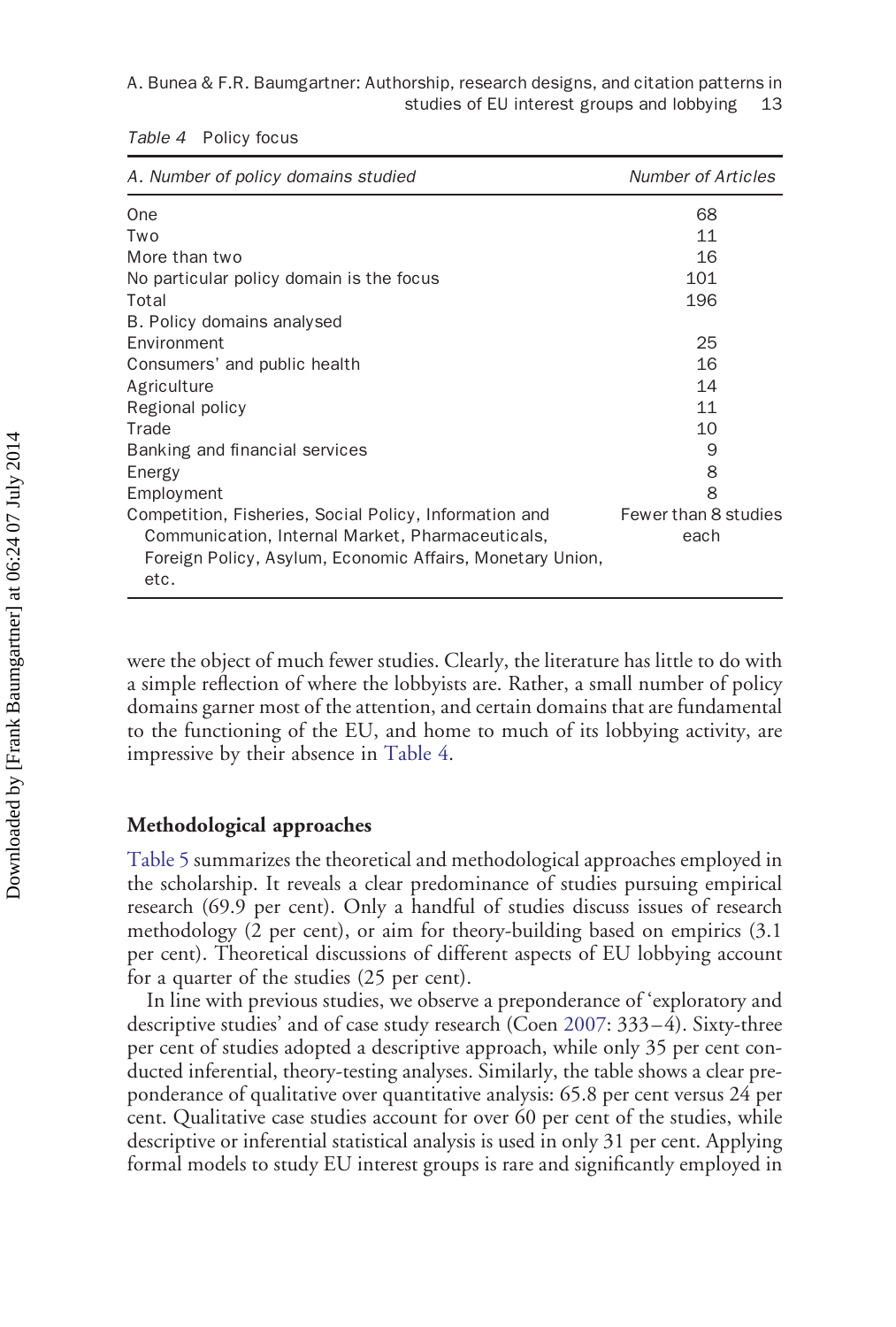# <span id="page-15-0"></span>14 Journal of European Public Policy

Table 5 Theoretical and methodological approaches in the study of EU interest groups

|                                                  | Number of articles | Percentage |
|--------------------------------------------------|--------------------|------------|
| A. Overall goal of the study                     |                    |            |
| <b>Empirical analysis</b>                        | 137                | 69.9       |
| Theoretical study                                | 49                 | 25         |
| Theory-building based on empirics                | 6                  | 3.1        |
| Methodological analysis                          | 4                  | 2.0        |
| Total                                            | 196                | 100.0      |
| B. Main research approach                        |                    |            |
| Qualitative analysis                             | 129                | 65.8       |
| Quantitative analysis                            | 47                 | 24.0       |
| Mix of quantitative and qualitative analysis     | 20                 | 10.2       |
| Total                                            | 196                | 100.0      |
| C. Type of analysis                              |                    |            |
| Descriptive                                      | 124                | 63.3       |
| Inferential                                      | 70                 | 35.7       |
| Both descriptive and inferential                 | $\overline{2}$     | 1.0        |
| Total                                            | 196                | 100.0      |
| D. Research design                               |                    |            |
| Qualitative case study                           | 122                | 62.2       |
| Descriptive or inferential statistical analysis  | 61                 | 31.1       |
| Formal model without empirics                    | 5                  | 2.55       |
| Qualitative case study with statistical analysis | 3                  | 1.5        |
| Counterfactual analysis                          | $\Omega$           | 0.0        |
| Experimental analysis                            | $\Omega$           | 0.0        |
| Policy analysis                                  | 1                  | 0.5        |
| Other/uncoded                                    | 4                  | 2.05       |
| Total                                            | 196                | 100.0      |
| E. Level of analysis                             |                    |            |
| Individual interest groups                       | 132                | 67.3       |
| Population of interest groups                    | 53                 | 27.0       |
| Lobbying coalitions                              | 8                  | 4.1        |
| Not applicable                                   | 3                  | 1.5        |
| Total                                            | 196                | 100.0      |
| F. Data source                                   |                    |            |
| <b>Interviews</b>                                | 33                 | 16.8       |
| Document and secondary data analysis             | 37                 | 18.9       |
| Surveys                                          | 17                 | 8.7        |
| Mix of sources                                   | 55                 | 28.1       |
| No data                                          | 32                 | 16.3       |
| Information not available                        | 22                 | 11.2       |
| Total                                            | 196                | 100.0      |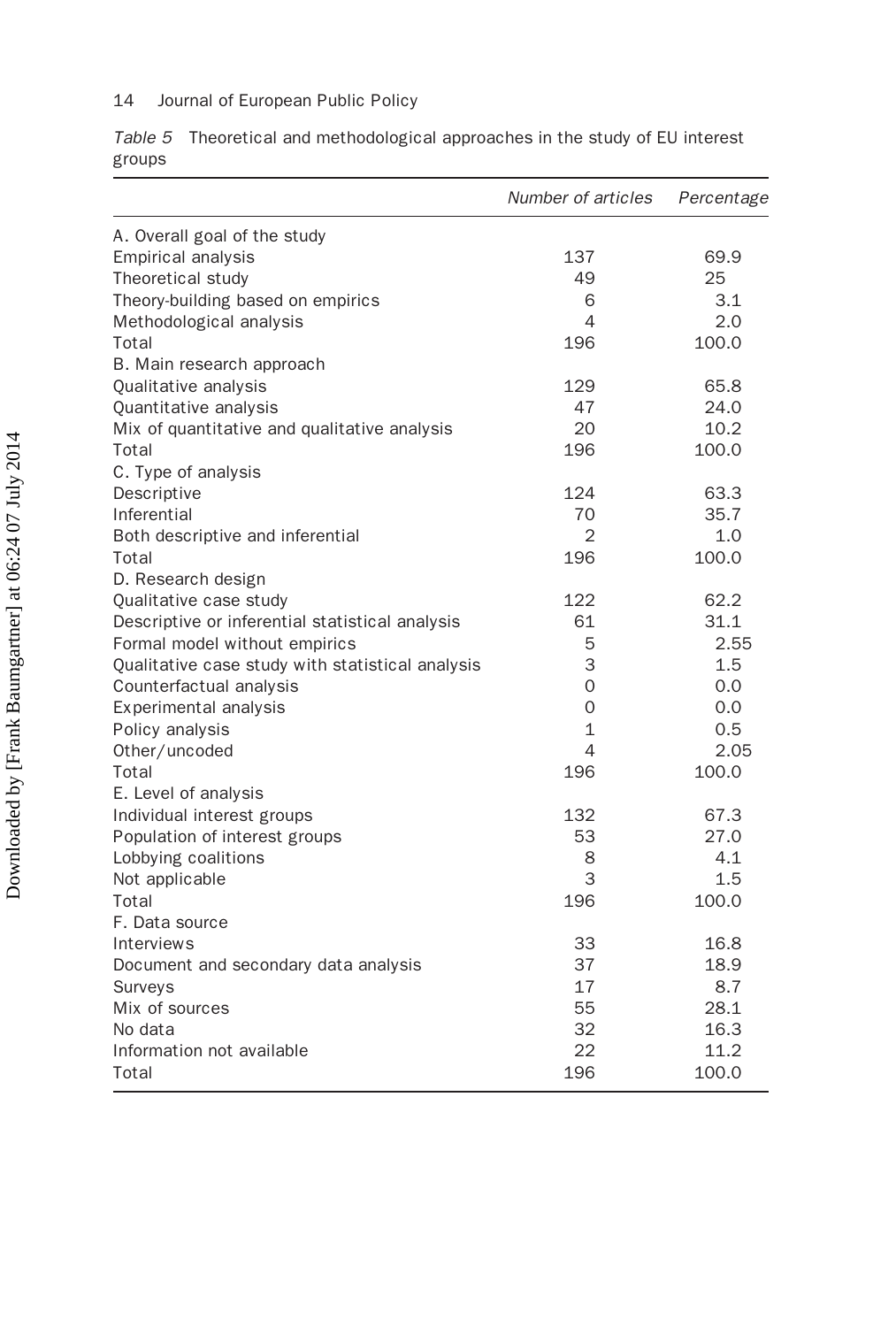only five articles. To examine whether any substantial changes in methodological approaches and research designs occurred in the scholarship in the last years, we divided our sample into articles published before and after 2007, and compared the two sub-samples. We note a substantial increase in the percentage of inferential analyses relative to exploratory and descriptive studies in the post-2007 period: almost 43 per cent (54 inferential v. 73 descriptive) as compared to 24 per cent (16 inferential v. 51 descriptive) for the pre-2007 period. Similarly, we note a relative increase in the number of studies employing statistical analyses as compared to case studies post-2007: 35 per cent (47 v. 72) as compared to 22 per cent (14 v. 50) before 2007.

The majority of studies have individual organizations as the unit of analysis (67.3 per cent). Almost 30 per cent of the articles document aspects related to the population level of the EU interest-group system, while only 4 per cent analyse lobbying coalitions. Regarding *data sources*, the current practice is to mix different sources: most commonly document analysis, interviews and surveys (28 per cent).When using one data source only, scholars frequently employ document and secondary data analysis (18.9 per cent), interviews (16.8 per cent), and to a lesser extent surveys (8.7 per cent).

# BIBLIOGRAPHIC REFERENCES

We analysed bibliographic references based on four dimensions: number of citations in our sample; authors' gender; the origin of references (American or Euro-pean journal/ publishing house);<sup>[3](#page-23-0)</sup> and how articles relate to each other based on their common bibliographic references (Newman [2010](#page-24-0): 116–17).

To identify the most frequently cited references, we computed in Netdraw a simple measure of *indegree centrality* which indicates how many times a source has been cited across all 196 articles. This continuous measure ranges from 3 to 57. To avoid the information overload associated with the overall large size of the citation matrix, [Figure 3](#page-17-0) presents only those bibliographic references that were cited more than 20 times (a total of 20 references).

Owing to space constraints, in [Table 6](#page-18-0) we mention in full only the 10 most frequently cited academic works.

We also observe a strong preference among scholars to employ European references over American ones (70 per cent versus 30 per cent of the sources in the citation matrix). This rather modest presence of American scholarship in the European context might be explained by what Mahoney and Baumgartner's identified as a salient feature of the two academic communities researching interest groups on the two sides of the Atlantic: for a long time they developed their scholarship in 'parallel but separately', and only more recently they 'have begun to converge' (Mahoney and Baumgartner [2008:](#page-24-0) 1269). Clearly, this merger has yet to reach fruition. On the other hand, there are few Americans working in the area, so the citation pattern does not appear to be based on two communities operating in parallel any more.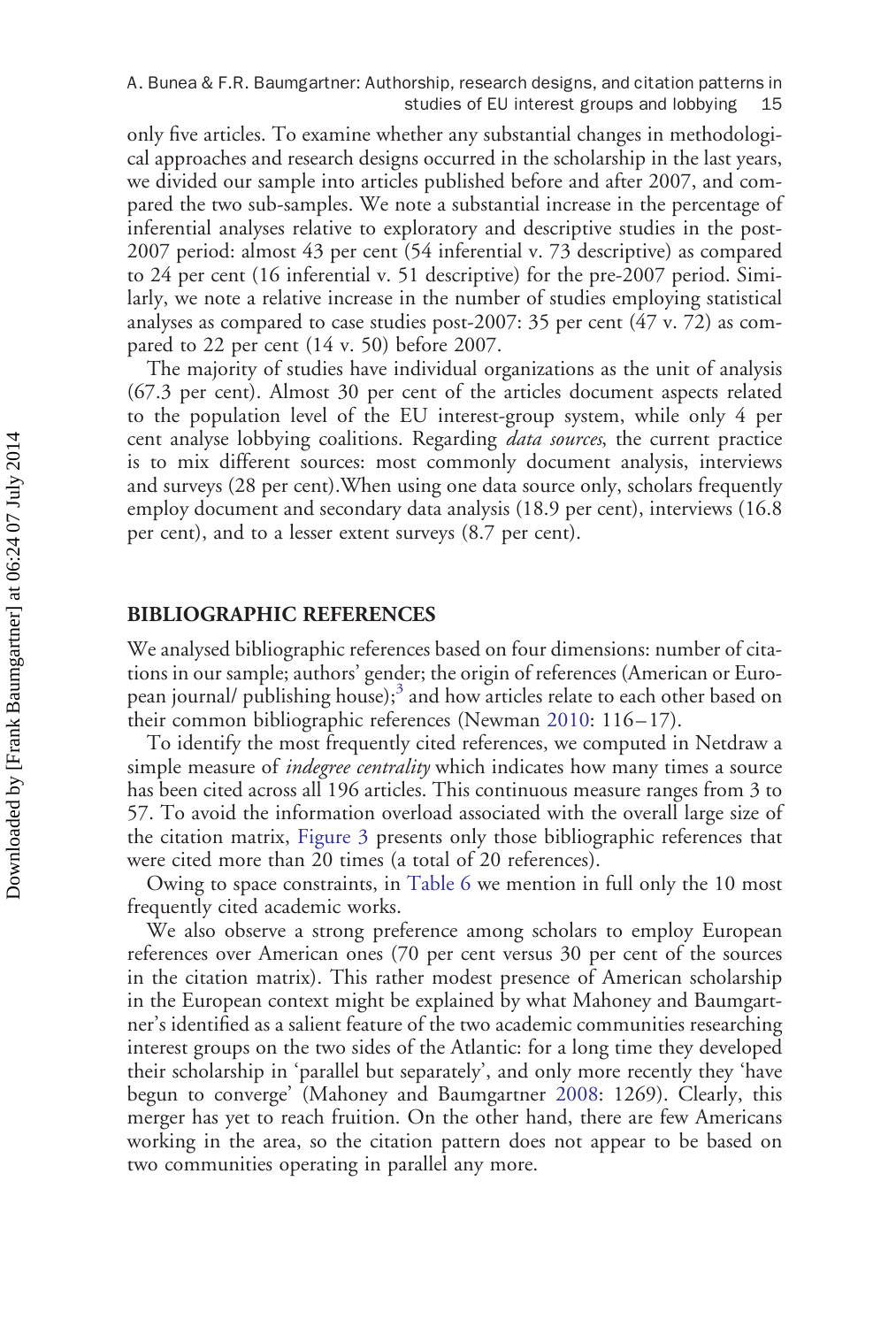<span id="page-17-0"></span>

Figure 3 Most cited bibliographic references (in-citations  $> 20$ ). Node size equals the number of in-citations, clock-wise, from largest to smallest values

To explore the bibliographic coupling of articles, we used multidimensional scaling analysis (MDS) to map how similar/different the articles are in terms of common references, and principle component analysis (PCA) to identify whether there is an underlying pattern (main dimension) of referencing across articles. To conduct the two analyses in Netdraw, we first transposed the two-mode network into a one-mode, undirected, symmetric network providing information only about the 196 articles and the number of references each article shares with each of the others in the dataset. Cell values in the adjacency matrix are continuous and range from 0 to 27. The matrix is symmetric and therefore its diagonal indicates the total number of references each article shares from the total number of 392 common references. These values range from 0 to 55. For our MDS and PCA analyses we recode diagonal values to 0 (in line with Scott [\[2000](#page-24-0): 151]).To keep the network visualization clear, for both analyses we introduced a 'threshold of relevance' relative to the analysed articles: we focus only on those articles that cite 10 or more references from the total pool of 392. In [Figures 4](#page-19-0) and [5](#page-19-0) we therefore analyse only 116 articles (representing almost 60 per cent of our initial sample).

Our MDS analysis ([Figure 4](#page-19-0)) indicates a relatively cohesive body of literature in terms of shared references. We observe, however, three main clusters of similar articles, as well as the presence of several articles that adopt a different bibliographic approach and have a lower level of referencing similarity (e.g., Klüver's [2009] article proposing a methodological discussion on the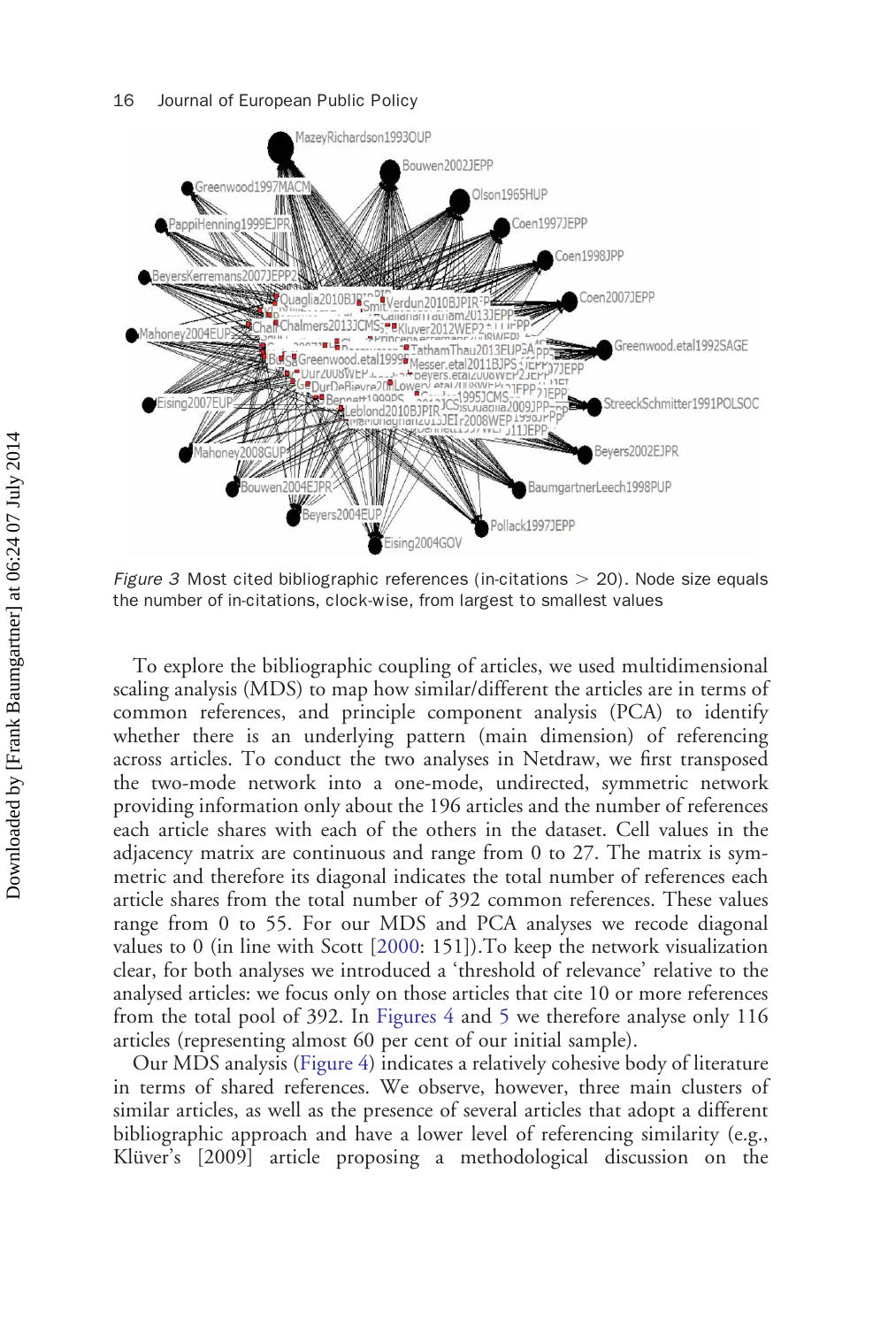<span id="page-18-0"></span>A. Bunea & F.R. Baumgartner: Authorship, research designs, and citation patterns in studies of EU interest groups and lobbying 17

|                                                                                                                                                                                     | Citations |
|-------------------------------------------------------------------------------------------------------------------------------------------------------------------------------------|-----------|
| Sonia Mazey and Jeremy Richardson (eds), Lobbying the European<br>Community (Oxford University Press, 1993)                                                                         | 57        |
| Pieter Bouwen, 'Corporate lobbying in the European Union: the logic of<br>access' (Journal of European Public Policy, 2002)                                                         | 43        |
| Mancur Olson, The Logic of Collective Action (Harvard University Press,<br>1965)                                                                                                    | 42        |
| David Coen, 'The European business interest and the nation state: large-<br>firm lobbying in the European Union and member states' (Journal of<br>Public Policy, 1998)              | 32        |
| David Coen, 'The evolution of the large firm as a political actor in the<br>European Union' (Journal of European Public Policy, 1997)                                               | 32        |
| David Coen, 'Empirical and theoretical studies in EU lobbying' (Journal of<br>European Public Policy, 2007)                                                                         | 32        |
| Justin Greenwood, Jürgen Grote and Karsten Ronit (eds), Organized<br>Interests and the European Community (Sage, 1992)                                                              | 30        |
| Wolfgang Streeck and Phillip Schmitter, From national corporatism to<br>transnational pluralism: organized interests in the single European<br>market' (Politics and Society, 1991) | 28        |
| Jan Beyers, 'Gaining and seeking access: the European adaptation of<br>domestic interest associations' (European Journal of Political<br>Research, 2002)                            | 28        |
| Frank Baumgartner and Beth Leech, Basic Interests: The Importance of<br>Groups in Politics and Political Science (Princeton University Press,<br>1998)                              | 27        |

Table 6 Ten most cited academic works in the scholarship on EU lobbying and interest groups

measurement of interest groups' influence with the help of *Wordfish* analysis, which draws extensively on the literature on quantitative content analysis, and less on that on EU lobbying). The PCA attests further that the current scholarship on EU interest groups is built on a cohesive body of knowledge. [Figure 5](#page-19-0) illustrates that articles share a common underlying dimension in terms of citation patterns. This uniformity in the use of bibliographic sources contributes to the coherence of the communication among scholars, and indicates an academic community that works within a unified theoretical framework despite observed low levels of collaborative work and publications. This cohesiveness in citation patterns also explains to a certain degree the predominance of some theoretical perspectives, such as the resource exchange theory (Bouwen [2002\)](#page-23-0), applied to explain both lobbying strategies and lobbying success, as well as the overall consensus that information provision is the hard currency in the EU lobbying context. In some respects citation patterns set the frame within which an academic discipline develops and matures its theoretical perspectives and methodological approaches. The cohesive body of references and the high number of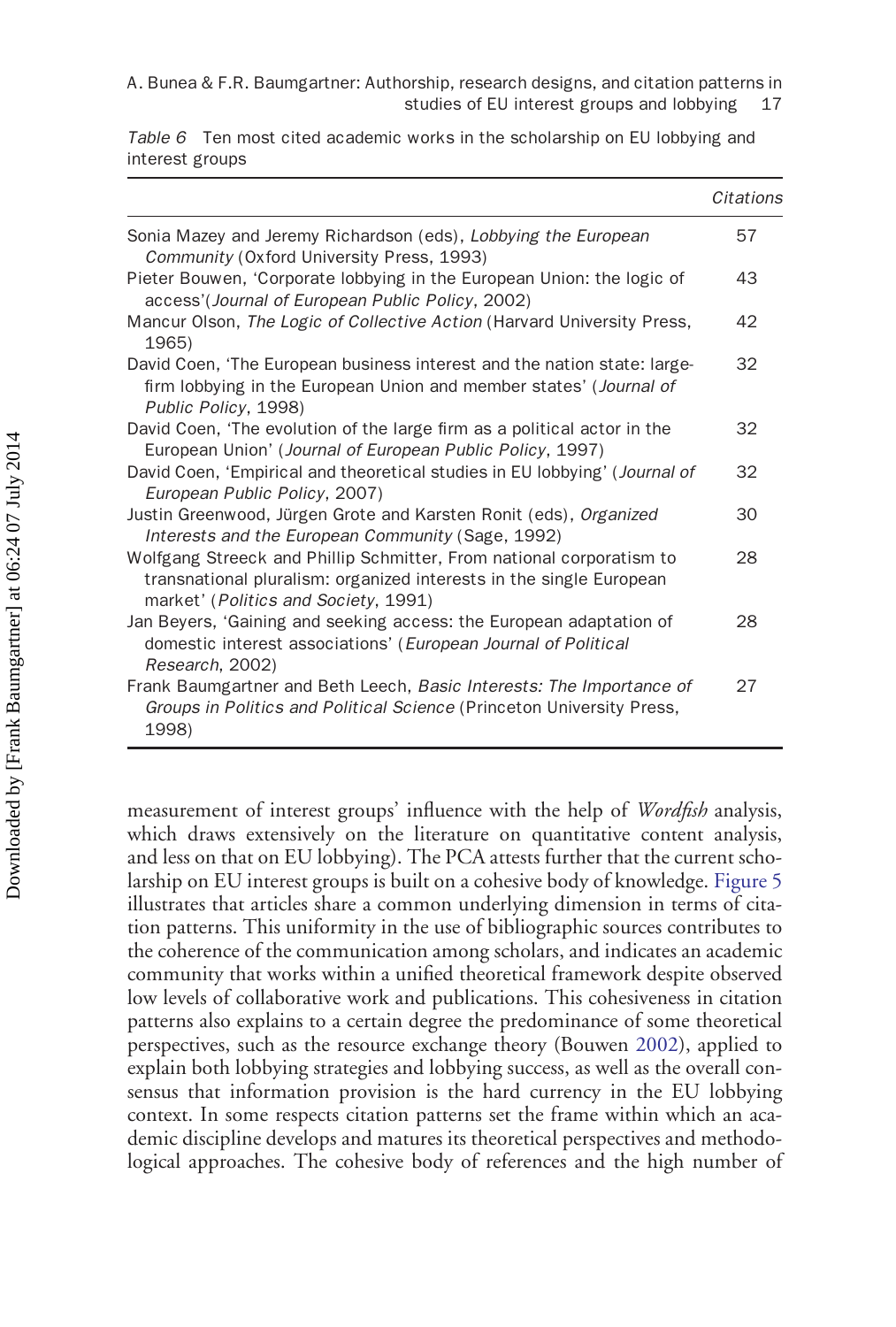## <span id="page-19-0"></span>18 Journal of European Public Policy



Figure 4 Multidimensional scaling analysis: bibliographic coupling of analysed articles



Figure 5 Principle component analysis of bibliographic coupling of analysed articles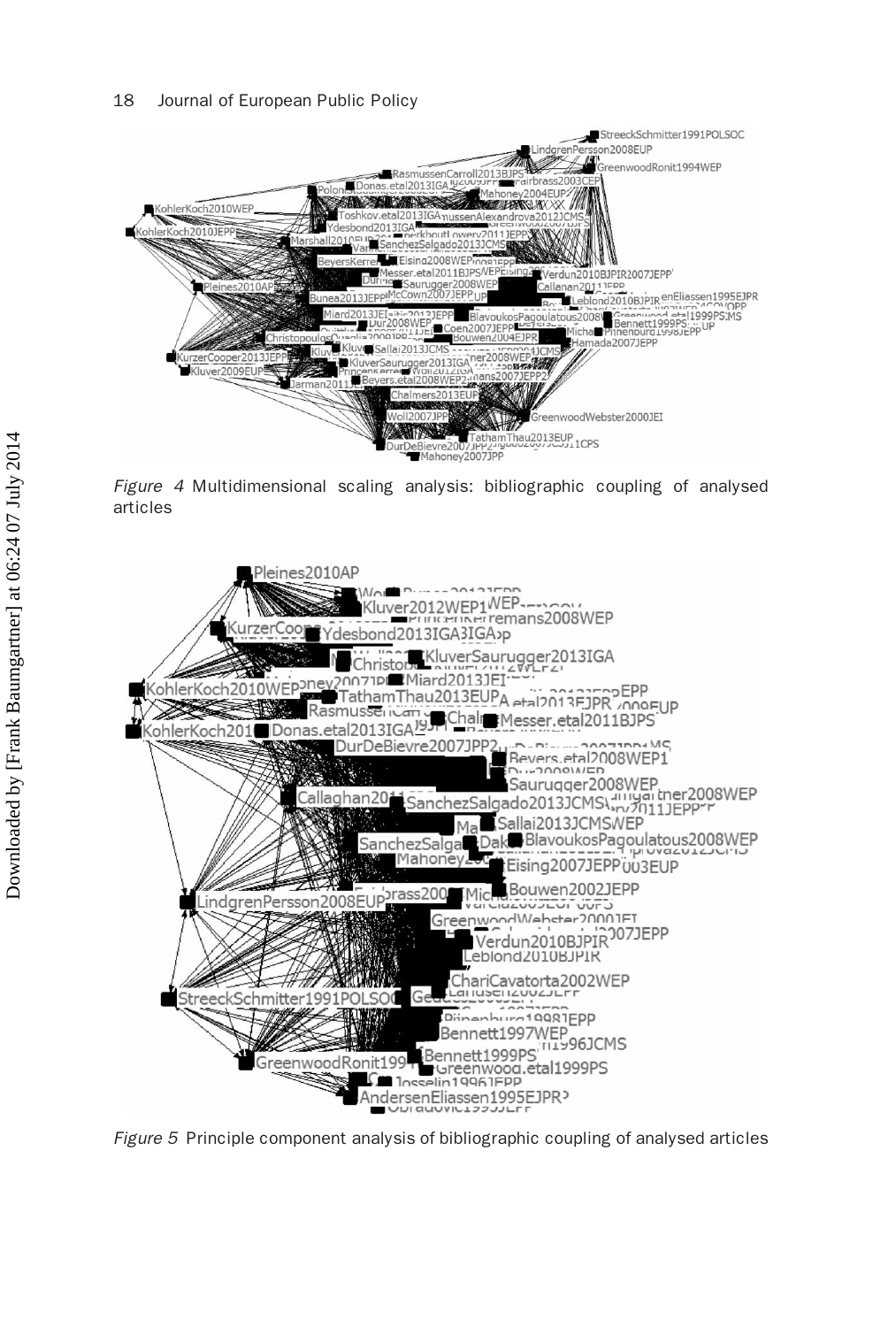citations received by few prominent scholars (e.g., David Coen, Pieter Bouwen, Jan Beyers or Justin Greenwood) provide an indication of existing dominant theoretical frames in the literature, of their dimensions and of their creators. However, it might also explain (at least partially) why this scholarship is still a niche field in the European political science, in the absence of more diverse and innovative theoretical and methodological perspectives that follow from a more diversified theoretical background. In this respect, the scholarship on EU interest groups would perhaps benefit from drawing theoretical and research design insights from the more theoretically complex and strongly empirically grounded in large n analyses, scholarship on EU formal decision-making: see, for example, Thomson et al. [[2006\]](#page-24-0), an edited volume that is quite often cited in the more recent publications on EU lobbying but has not yet become one of the main cited works, despite offering an interesting and complex model of how to systematically and empirically study EU policymaking processes, actors, policy inputs and outputs.

## **CONCLUSIONS**

We reviewed the scholarship on EU interest groups published in the last 60 years as articles in peer-reviewed journals of political science and public policy. We drew inspiration from the research tradition of analytical reviews of the scholarship on US interest groups. We took this approach one step further, and introduced elements of bibliometric analysis. Our analysis reveals several salient characteristics of the scholarship on EU interest groups. First, this scholarship is mainly published in three specialized journals of EU studies, and it is most frequently present in the *Journal of European Public* Policy. This supports the observation that research on EU interest groups is a niche field in the European political science (Beyers et al. [2008a](#page-23-0): 1103).

Second, the authorship characteristics indicate a rather large community of scholars, preferring single authorship over collaborative work, a majority of whom conduct their research in British and German universities. Two European universities stand out as long-established centres for training researchers of EU lobbying: the EUI and Mannheim University. Research is predominantly conducted by European scholars, with few (yet well-established) American scholars interested in this field. This Eurocentric approach is reflected in the system of referencing bibliographic sources: American scholarship represents a relatively modest proportion of the references used when researching EU interest groups. The patterns in the bibliographic coupling analysis show that articles do have in common a significant proportion of their references; it is a coherent, cohesive literature. This might indicate a healthy level of awareness among EU scholars concerning the dangers of theoretical and conceptual over-stretching and of indiscriminate borrowing of theories and concepts from different literatures and of applying them to new (and in some respects less-suitable) contexts, that Mahoney and Baumgartner ([2008\)](#page-24-0) underlined as a potential danger in the current development of the EU lobbying research. This also confirms that the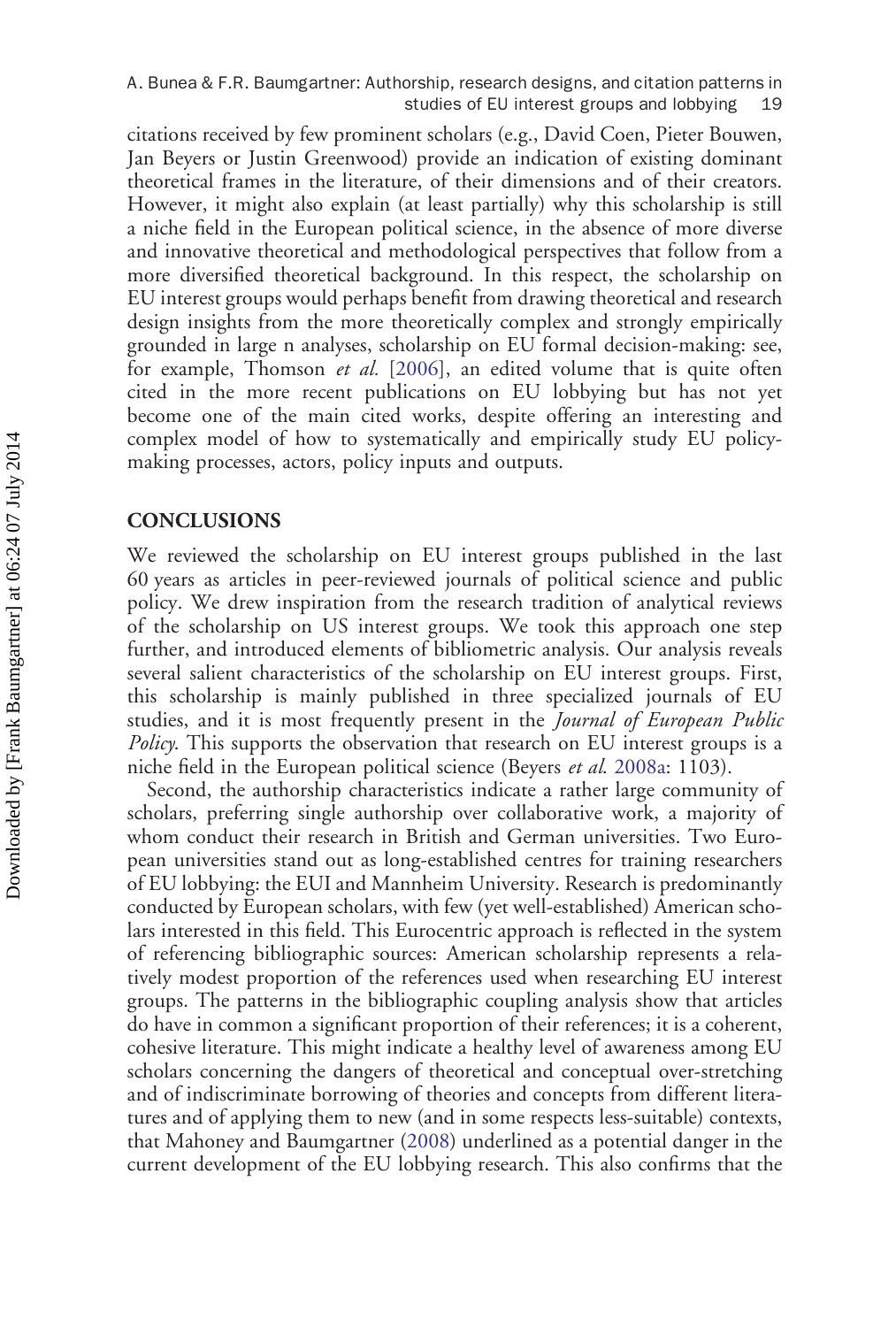two communities of scholars of lobbying studies have developed for most of the time in parallel without engaging in any consistent and constructive, transatlantic dialogue. We note, however, a consistent interest for and contribution to the discipline on behalf of some American scholars such as David Lowery, Christine Mahoney and Frank Baumgartner, who have developed an extensive interest and expertise in researching EU lobbying. This aspect indicates, however, that the development of the EU scholarship could still greatly benefit and gain insights from future comparative EU–US studies and from seeking inspiration from the more theoretically complex and methodologically sophisticated American scholarship on lobbying. Current research trends seem to point in that direction, in particular with the development of the large INTEREURO research project, with its complex and multi-faceted research approach.

The analysis of theoretical and methodological approaches employed to study EU interest groups confirmed some of the previous broad assessments of the literature, while also revealing some new features. It showed that the research is strongly embedded in the EU policy-making context (Baumgartner [2007\)](#page-23-0). It showed that the scholarship is predominantly characterized by descriptive analyses and qualitative case studies (Coen [2007\)](#page-23-0), although we note a relevant change in this respect since 2007, marked by a substantial relative increase of studies employing quantitative analysis and conducting inferential, theorytesting research. There is a solid tradition of research on lobbying strategies (as indicated by Coen [2007]). Policy influence and lobbying success (despite some notable contributions [Mahoney [2008](#page-24-0); Klüver [2009](#page-24-0); Bunea [2013](#page-23-0)]), remain relatively under-researched (see Dür [2008](#page-23-0)). We note several other distinctive features, less mentioned in the literature:

- (1) a lack of systematic studies of EU lobbying in relation to the last stages of the EU policy-making (i.e., policy implementation and evaluation);
- (2) a lack of scholarship investigating the methodological issues and challenges specific to research on EU interest groups, as well as of studies interested in theory-building based on empirics;
- (3) a very modest interest in systematic analyses of EU lobbying coalitions, despite a wide agreement that this is a key factor in explaining lobbying success and a very frequent form of collective action at EU level (Greenwood and Aspinwall [1998\)](#page-23-0);
- (4) a rather modest interest in macro-level empirical analyses and characterizations of the EU system of interest-group activity across policy areas;
- (5) a lack of comparative analyses of lobbying across multiple policy areas in one study; and
- (6) a lack of comprehensive analyses examining lobbying across all policymaking stages in one study.

Further, our research revealed that formal and experimental works are almost absent from the literature. The most remarkable characteristics about the literature, however, are probably what Coen ([2007:](#page-23-0) 334) called the 'exploratory and descriptive' nature of so much of the work. The typical article in the area focuses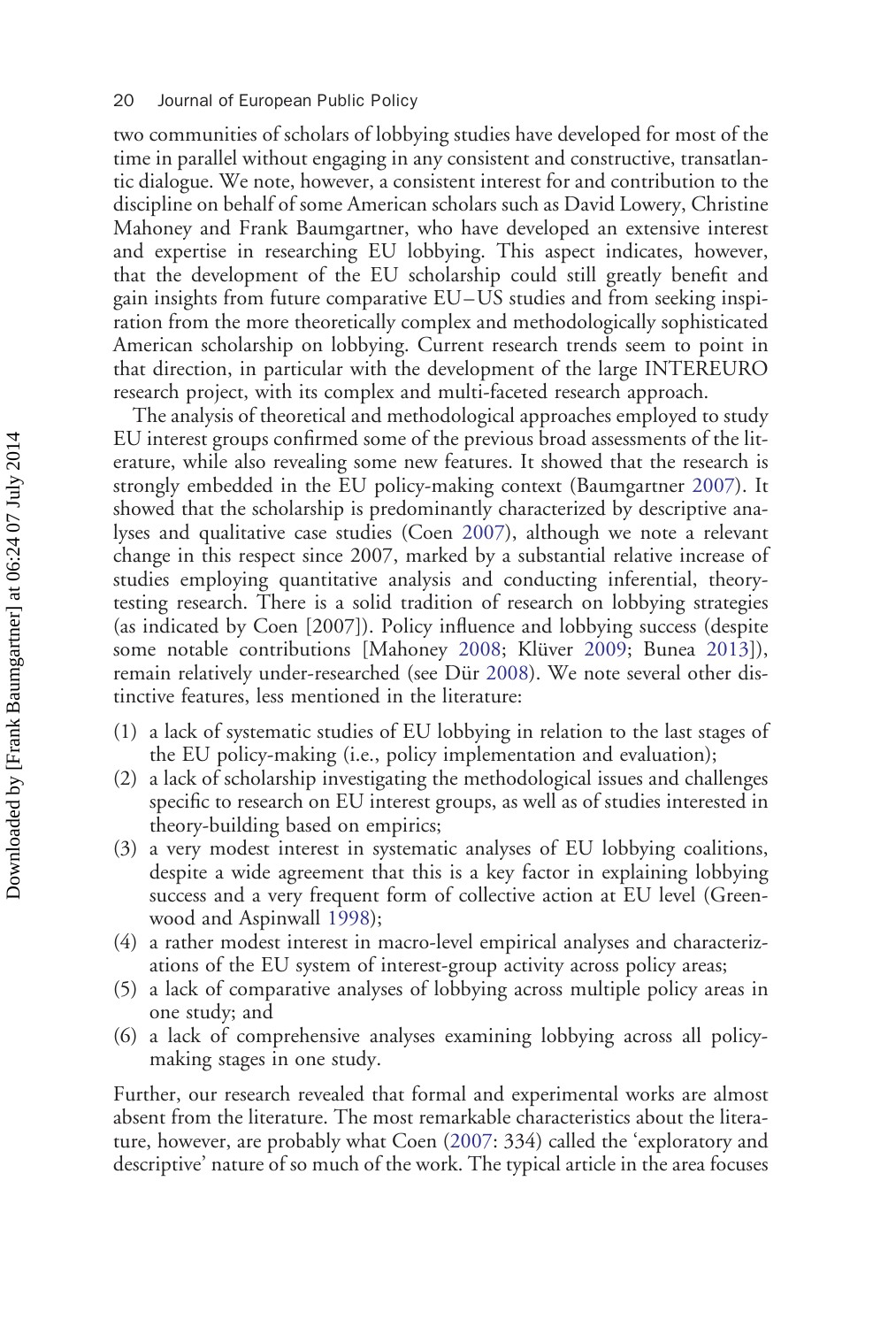<span id="page-22-0"></span>on a single policy domain, features an intensive study of lobbying in the Commission (usually therefore in just a single Directorate-General), and involves a qualitative case study rather than a larger empirical base. Particularly relevant is that the policy domains most often focused on in the literature (environment, consumers' rights and health, and agriculture) virtually exclude such prominent areas of lobbying activity as the single market. The very recent scholarship suggests that there is an increased and serious interest and commitment on behalf of scholars to engage significantly much more into systematic, theory testing, large-n research projects of EU lobbying. So, as the literature continues to develop, we can hope that future studies will take the significant knowledge that has been developed and further push the literature towards larger and more generalizable studies cutting across multiple policy domains and multiple institutions of the EU.

Biographical notes: Adriana Bunea is a Max Weber Fellow at the European University Institute. Frank R. Baumgartner is the Richard J. Richardson Distinguished Professor of Political Science at the University of North Carolina at Chapel Hill.

Addresses for correspondence: Adriana Bunea, European University Institute, Max Weber Programme, Via dei Roccettini 9, I-50014 San Domenico di Fiesole, Florence, Italy. email: [Adriana.Bunea@eui.eu](mailto:Adriana.Bunea@eui.eu) / Frank R. Baumgartner, Department of Political Science, University of North Carolina at Chapel Hill, Chapel Hill 27514, North Carolina, USA. email: [fbaum@email.unc.edu](mailto:fbaum@email.unc.edu)

# ACKNOWLEDGEMENTS

We are grateful to Raimondas Ibenskas, Beate Kohler and three anonymous referees for their excellent comments on previous versions of our article. We thank Robert Thomson for his inspired suggestion to analyse citation networks during the early stages of our research. We also thank participants in the 7th Pan-European Conference on the European Union for their helpful comments. During this research, Adriana benefited from a Fulbright–Schuman award at the University of North Carolina at Chapel Hill (2012 –2013).

# SUPPLEMENTAL DATA AND RESEARCH MATERIALS

Supplemental data for this article can be accessed on the Taylor & Francis website.

# NOTES

1 For a detailed description of the project see <http://www.intereuro.eu/> (accessed 4 December 2013).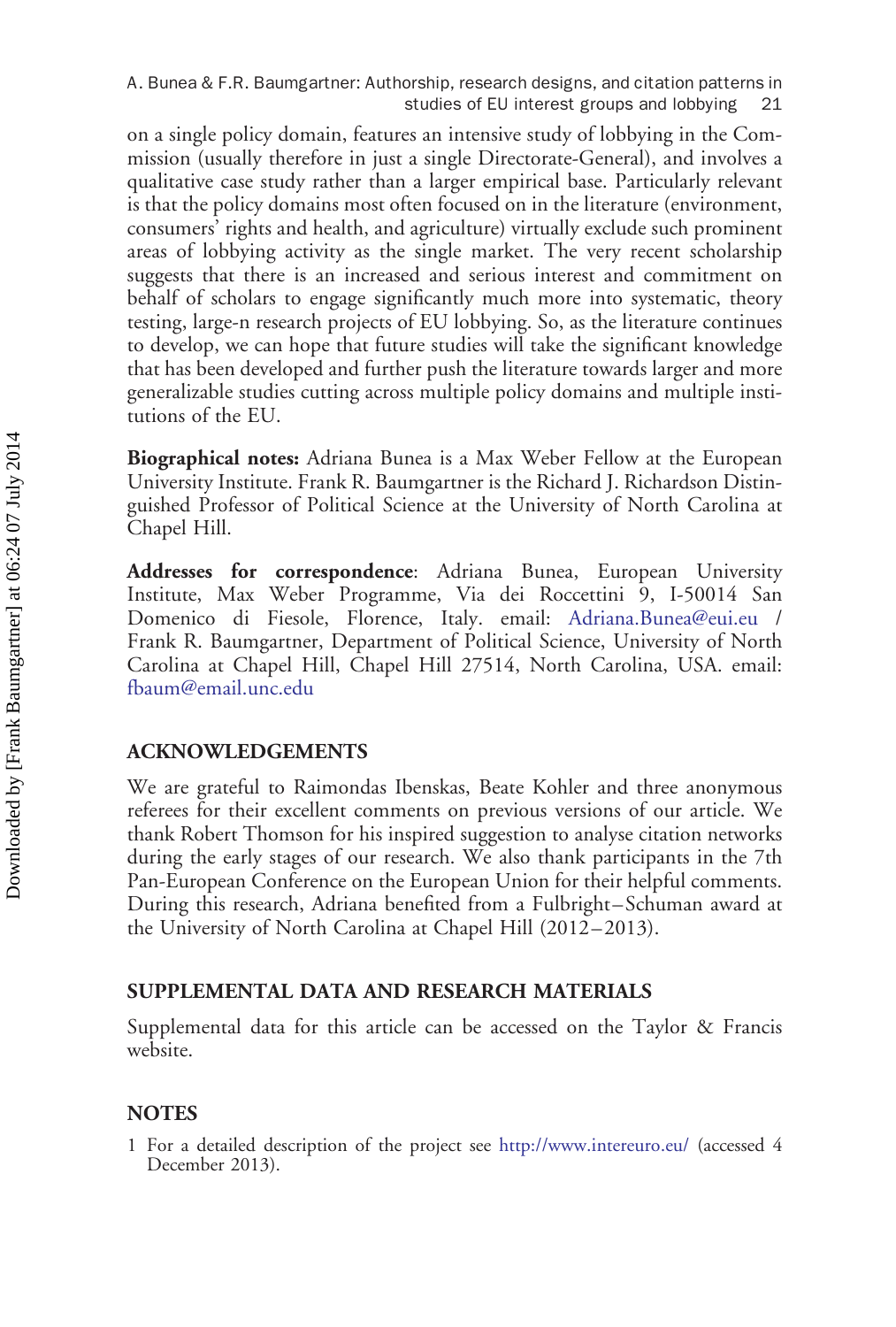- <span id="page-23-0"></span>22 Journal of European Public Policy
- 2 For a summary of the latest debates on the role of women in academia and political science, see the Monkey Cage gender gap symposium available at [http://www.](http://www.washingtonpost.com/blogs/monkey-cage/wp/2013/09/30/introducing-the-monkeycage-gender-gap-symposium/) [washingtonpost.com/blogs/monkey-cage/wp/2013/09/30/introducing-the-monkey](http://www.washingtonpost.com/blogs/monkey-cage/wp/2013/09/30/introducing-the-monkeycage-gender-gap-symposium/) [cage-gender-gap-symposium/](http://www.washingtonpost.com/blogs/monkey-cage/wp/2013/09/30/introducing-the-monkeycage-gender-gap-symposium/) (accessed 4 December 2013).
- 3 Information on the Web of Knowledge is available at [http://adminapps.](http://adminapps.webofknowledge.com.ezproxy.eui.eu/JCR/JCR) [webofknowledge.com.ezproxy.eui.eu/JCR/JCR](http://adminapps.webofknowledge.com.ezproxy.eui.eu/JCR/JCR) (accessed 12 December 2013).

## **REFERENCES**

- Bastow, S., Dunleavy, P. and Tinkler, J. (2014) The Impact of Social Science. How Academics and Their Research Make a Difference, London: Sage.
- Baumgartner, F.R. (2007) 'EU lobbying: a view from the US', Journal of European Public Policy  $14(3)$ :  $482-8$ .
- Baumgartner, F.R. and Leech, B. (1998) Basic Interests. The Importance of Groups in Politics and in Political Science, Princeton, NJ: Princeton University Press.
- Berkhout, J. and Lowery, D. (2008) 'Counting organized interests in the European Union: a comparison of data sources', *Journal of European Public Policy* 15(4):  $489 - 513.$
- Beyers, J., Eising, R. and Maloney, W. (2008a) 'Researching interest groups politics in Europe and elsewhere: much we study, little we know?', West European Politics 31(6): 1103 – 128.
- Beyers, J., Eising, R. and Maloney, W. (2008b) 'Conclusion: embedding interest groups research', West European Politics 31(6): 1292-302.
- Bouwen, P. (2002) 'Corporate lobbying in the European Union: the logic of access', Journal of European Public Policy 9(3): 365 – 90.
- Bunea, A. (2013) 'Issues, preferences and ties: determinants of interest groups' preference attainment in the EU environmental policy', Journal of European Public Policy 20(4): 552– 70.
- Coen, D. (2007) 'Empirical and theoretical studies in EU lobbying', Journal of European Public Policy 14(3): 333 – 45.
- Coen, D. and Richardson, J. (eds) (2009) Lobbying the European Union, Oxford: Oxford University Press.
- Coen, D. and Katsaitis, A. (2013) 'Chameleon pluralism in the EU: an empirical study of the European Commission interest groups density and diversity across policy domains', *Journal of European Public Policy* 20(8): 1104–19.
- Cooper, H., Hedges, L.V. and Valentine, J.C. (eds) (2009) The Handbook of Research Synthesis and Meta-Analysis, New York: Russell Sage Foundation.
- Dür, A. (2008) 'Measuring interest group influence in the EU: a note on methodology', European Union Politics 9(4): 559 – 76.
- Eising, R. (2008) 'Interest group in EU policymaking', *Living Reviews in European* Governance 3(4), doi: 10.12942/lreg-2008-4.
- Greenwood, J. (2007) Interest Representation in the European Union, Basingstoke: Palgrave Macmillan.
- Greenwood, J. and Aspinwall, M. (1998) Collective Action in the European Union: Interests and the New Politics of Associability, London and New York: Routledge.
- Hix, S. (2004) 'A global ranking of political science departments', Political Studies Review 2: 293– 13.
- Hojnacki, M., Kimball, D.C., Baumgartner, F.R., Berry, J.M. and Leech, B.L. (2012) 'Studying organizational advocacy and influence: re-examining interest groups research', Annual Review of Political Science 15(9): 1 – 21.
- Jensen, M.D. and Kristensen, P.M. (2013) 'The elephant in the room: mapping the latent communication pattern in European Union studies', Journal of European Public Policy 20(1):  $1-\overline{2}0$ .